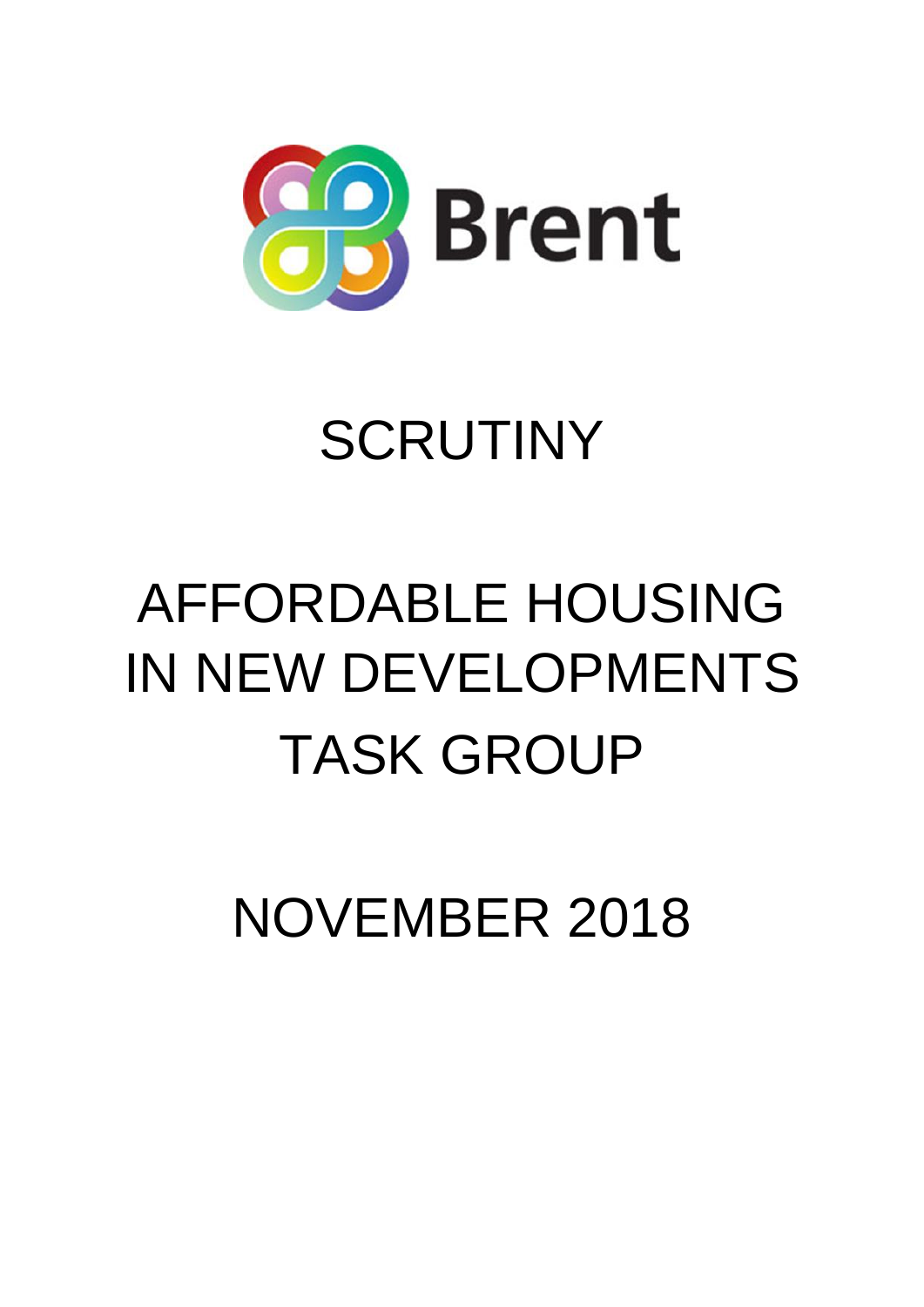# **CONTENTS**

| 1. |     |  |  |  |  |
|----|-----|--|--|--|--|
| 2. |     |  |  |  |  |
| 3. |     |  |  |  |  |
| 4. |     |  |  |  |  |
| 5. |     |  |  |  |  |
| 6. |     |  |  |  |  |
|    | 6.1 |  |  |  |  |
|    | 6.2 |  |  |  |  |
|    | 6.3 |  |  |  |  |
|    | 6.4 |  |  |  |  |
|    | 6.5 |  |  |  |  |
|    | 6.6 |  |  |  |  |
|    | 6.7 |  |  |  |  |
|    | 6.8 |  |  |  |  |
|    | 6.9 |  |  |  |  |
| 7. |     |  |  |  |  |
|    | 7.1 |  |  |  |  |
|    | 7.2 |  |  |  |  |
|    | 7.3 |  |  |  |  |
|    | 7.4 |  |  |  |  |
|    | 7.5 |  |  |  |  |
|    | 7.6 |  |  |  |  |
|    | 7.7 |  |  |  |  |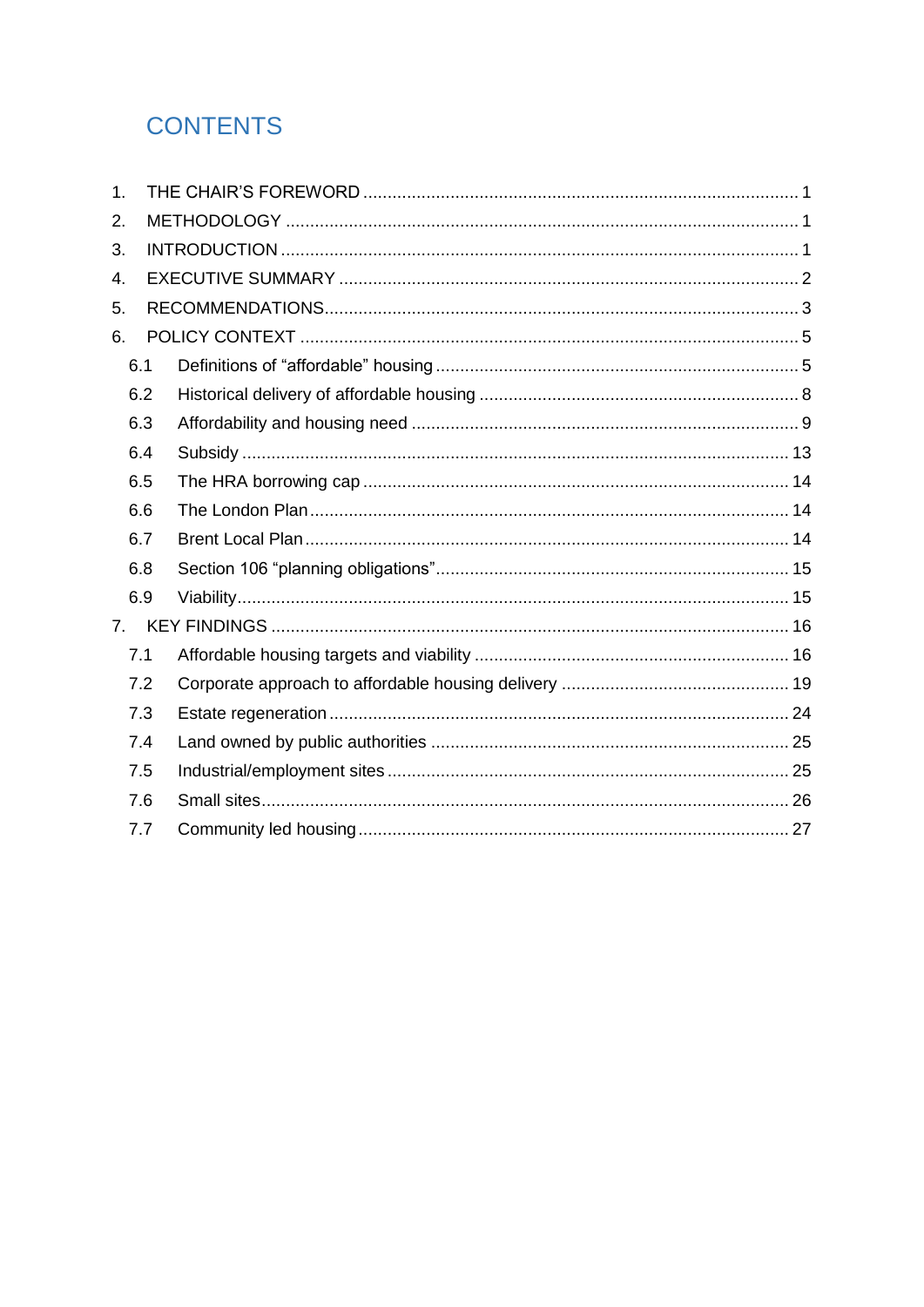# <span id="page-2-0"></span>1. THE CHAIR'S FOREWORD



In the foreword to the June 2017 IPPR report, what [more](https://www.ippr.org/files/2017-06/lyons-edited-collection-june-2017.pdf) can be done to build the [homes](https://www.ippr.org/files/2017-06/lyons-edited-collection-june-2017.pdf) we need?, Sir Michael Lyons said: "We would stress that it is not just the number built but also the balance of tenures and affordability which need to be thought through for an effective housing strategy."

Locally, it has long been known that access to decent affordable housing is the number one issue for many Brent residents.



Whilst there are high expectations about how Brent Council can rise to a challenge, the impact of national and regional policy concerning housing finance and the planning framework is not always appreciated.

We are pleased that both Cabinet and Scrutiny have prioritised the need for a task group to examine the forces impacting on the delivery of affordable housing in new developments in the borough and to consider the best options for consolidating and where possible, improving upon delivery in the future.

It is intended that the 18 recommendations and detailed background analysis will provide Brent Council and partner organisations with clear direction as to how to maximise opportunities for new affordable housing.

We would like thank the many organisations and individuals who have provided evidence, and Patrick Doherty Senior Policy and Scrutiny Officer who has supported this task group.

**Cllr Neil Nerva - Chair**

**Cllr Robert Johnson – Vice Chair** 

# <span id="page-2-1"></span>2. METHODOLOGY

The task group held a series of evidence gathering sessions with internal and external partners and experts.

This included a series of meetings with senior officers from Brent Planning and Housing departments; a major local Housing Association (HA); experts from a leading affordable housing consultancy; specialist officers from The Greater London Authority (GLA); a GLA Assembly Member; the Independent Chair of Brent's housing company "Invest4Brent" (I4B); an expert in the disposal of public land; and representatives from a Community Land Trust in Tower Hamlets. The evidence gathering was combined with extensive research.

A full list of participants in the task group's evidence gathering can be found in appendix two of this report.

# <span id="page-2-2"></span>3. INTRODUCTION

The Borough of Brent was created in 1965 through the merger of the Wembley and Willesden District Councils. The Council's name derives from the river Brent that flows through the borough. At the time of its merger the Council had roughly 15,000 units of housing stock. At its peak, Brent housing stock numbered approximately 23,000 units.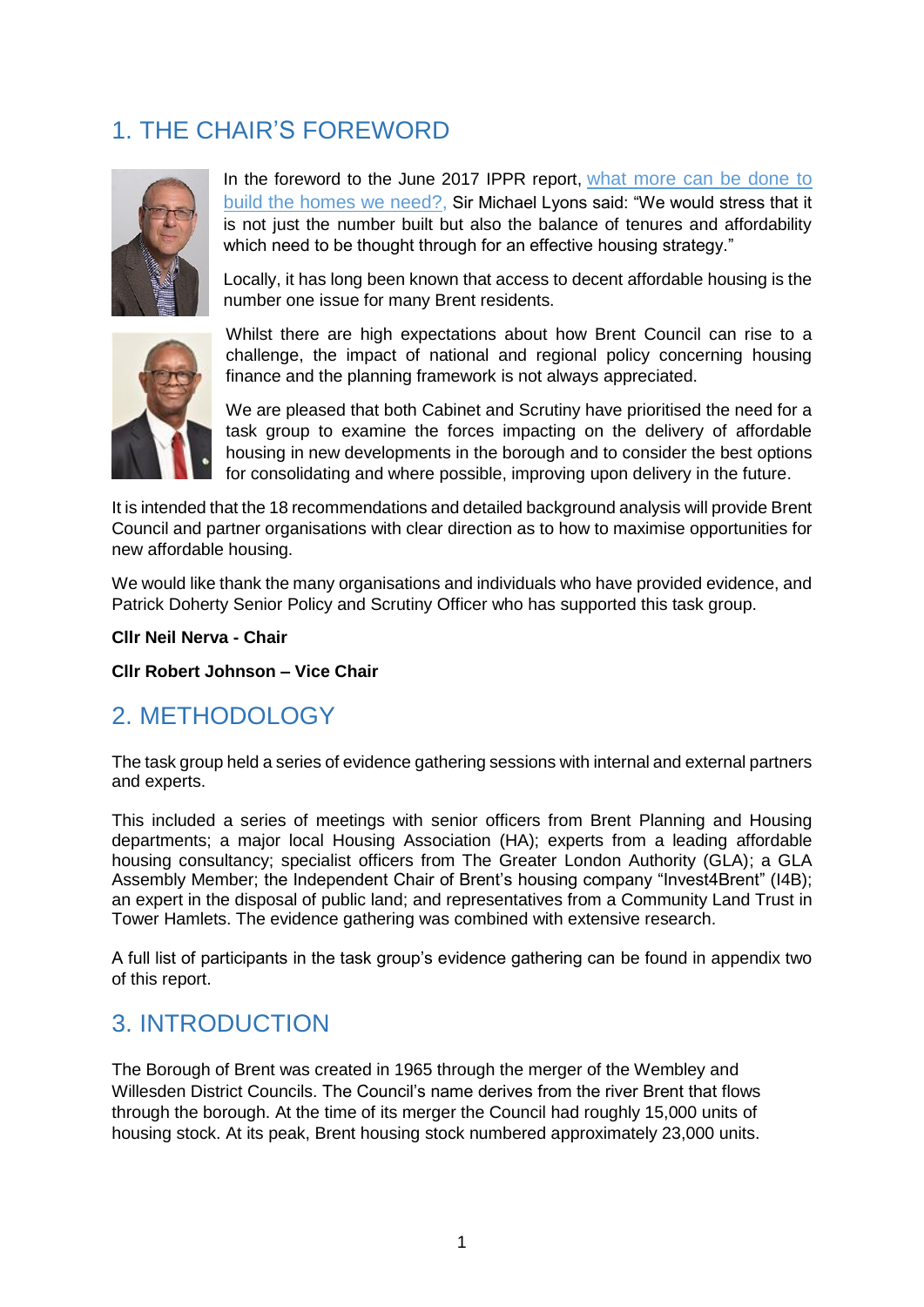The Housing Act 1980 had a real impact on the borough, bringing into being the "Right-to-Buy" regulations. Brent Council housing stock has since diminished to below 10,000 units, principally due to Right-to-Buy sales and stock transfers. The major housing regeneration schemes of Stonebridge, Church End, Chalkhill, South Kilburn (on-going) and Barham Park have seen the loss of over 9,000 council units through stock transfer to HAs and over 2500 homes have been lost through Right-to-Buy.

Since the 1980s the split of rental accommodation in the borough has shifted considerably, with a growth in HA units followed by a resurgence in private renting, with a gradually larger proportion of properties in the private rental sector over time.

An added complication is that prior to the Localism Act in 2011, 50 per cent of Right-to-Buy receipts was held centrally by Government and could not be used to replace the units lost through the sales process. The Localism Act now allows greater freedom to use sales receipts for replacing lost units, however the sale of the unit does not automatically produce a new social housing unit. It requires at least two sales just to replace one unit sold through right to buy.

The financing of Housing Associations as partly public sector organisations was through social housing grants which enabled significant private borrowing. The peak of grants available during the last Labour Government – where there was a pot of £8.1bn to be spent on creating 180,000 new homes per year. This was equivalent to an average of £150,000 grant for a typical 3 bedroom home. By the time that the new coalition Government came in during 2010, this was cut to a total of £6.5bn through the 2011-15 programme and further reduced to £3.3bn through the 2015-18 programme.

In 2018 the lack of truly affordable housing being built is a national problem, but has a greater impact in urban areas such as London.

# <span id="page-3-0"></span>4. EXECUTIVE SUMMARY

In its work the Task Group sought to gain an understanding of the barriers and solutions to affordable housing delivery, during an acute housing crisis and following decades of declining delivery of genuinely affordable housing in the borough, across London and nationwide. It is abundantly clear that there are no easy solutions. Government subsidies for genuinely affordable housing remain at historically low levels and local government borrowing to build homes has been tightly restricted, while at the same time land values and demand for housing are at record highs.

We continue to operate as a public body in an extremely challenging financial landscape, but we must respond to that challenge and to the demands of national and regional policy, pursuing every opportunity available to deliver genuinely affordable housing for our residents.

Our investigations did reveal that there is some cause for optimism, as potential for innovative approaches, partnerships and improved funding and borrowing opportunities arise. Ultimately, the main thrust of this report is that Brent council must make the most of every one of these new, if limited, opportunities.

We have reached wide-ranging conclusions about approaches the council should take and we have grouped our key findings under seven themes, as follows:

- Affordable housing targets and viability
- Corporate approach to affordable housing delivery
- Estate regeneration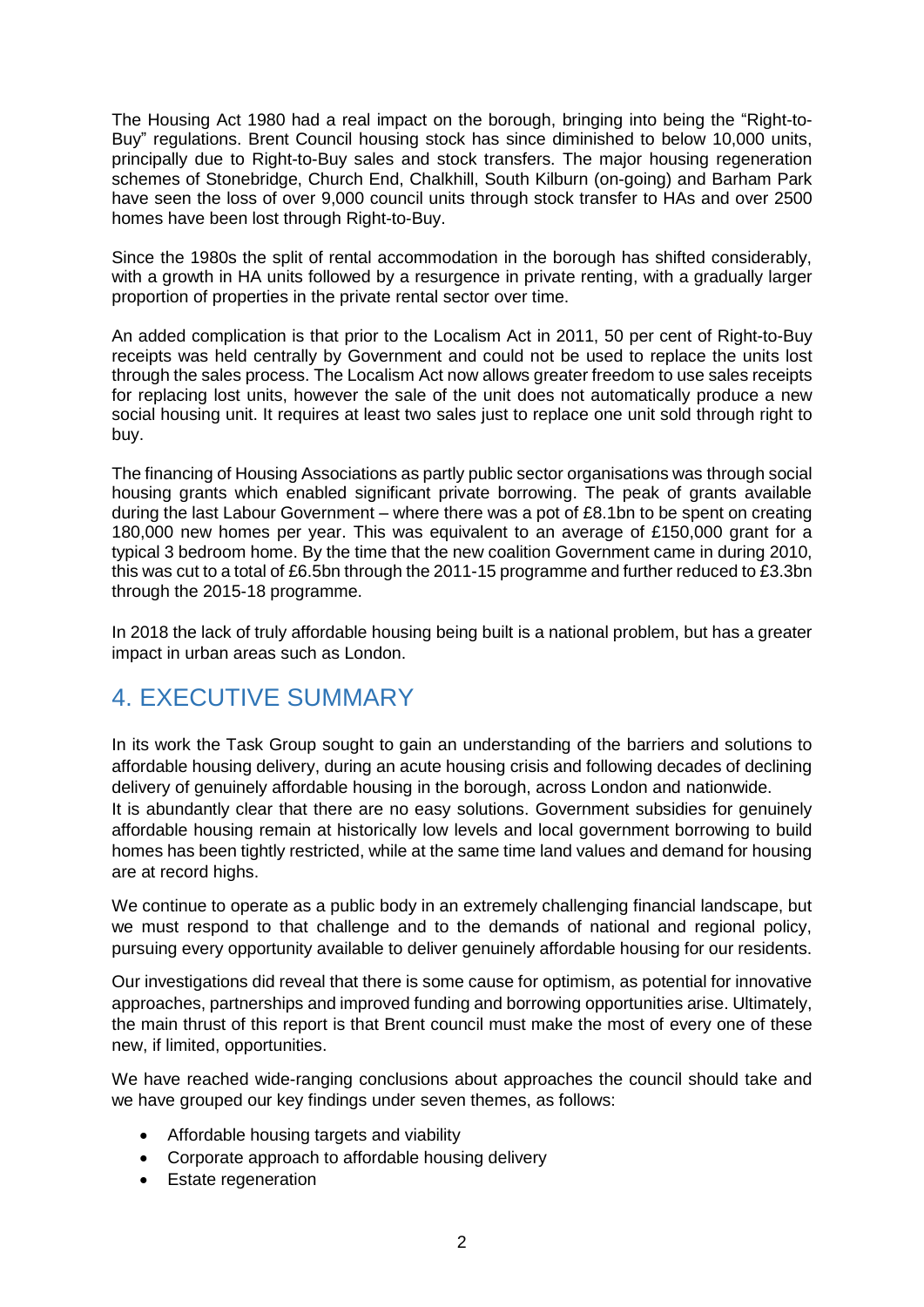- Land owned by public authorities
- Industrial/employment sites
- Small sites
- Community led housing

In total we have made eighteen key recommendations, but our findings in fact highlight a broader range of approaches the council should consider.

The council must ask itself what success would look like in 5 years. If development sites with capacity for above 10 units achieved 35 per cent affordable housing with a 70 per cent (Social/London Affordable Rent) to 30 per cent (intermediate product) tenure split; sites with capacity for below 10 units produced commuted sums to fund development elsewhere in the borough; publicly owned sites produced 50 per cent affordable housing, as in the South Kilburn estate regeneration; enough subsidy/free land was available to enable the council (or a council-owned company) to produce its share of new homes at social rent/London Affordable Rents; and an expansion of Invest4Brent or New Wave Housing continued to bring Temporary Accommodation numbers and costs down, this would constitute significant success and improvement.

# <span id="page-4-0"></span>5. RECOMMENDATIONS

### **Affordable housing targets and viability**

- 1. In the new Local Plan for Brent the strategic target of 50 per cent for affordable housing in new developments should be retained, with an expected tenure split of 70 per cent social rent / London Affordable Rent to 30 per cent intermediate affordable housing.
- 2. Brent Council should adopt the Mayor of London's 35 per cent "fast-track" threshold approach to viability (with 50 per cent on publicly owned land and for industrial sites). Through this the council would forego the requirement for a financial viability assessment and/or a late stage viability review in the event that a developer guarantees delivery of the requisite percentage of affordable housing across the entire development (with the 70 per cent social rent / London Affordable Rent to 30 per cent intermediate tenure split applicable). The policy should be subject to review.
- 3. To help meet the need for larger affordable homes in the borough, Brent should continue to require a minimum of 25 per cent of new affordable rented homes to be three bedrooms or larger, accommodating at least a household of six (2 people per bedroom). However, this approach must be combined with a clear and effective underoccupation strategy, enabling and incentivising down-sizing in order to release more existing larger homes for re-let.
- 4. The council should continue to use the "Existing Use Value Plus" (EUV+) method for determining benchmark land values. Any other uplift in value should be captured for the public.

### **Corporate approach to affordable housing delivery**

- 5. Future council policy with regard to the setting of rents for affordable housing should continue to be based on the traditional social rented model (like the mayor's London Affordable Rent model) and should not be linked to volatile and irrational market rents rather than incomes.
- 6. Brent Council should create a cross-departmental Board of officers, reporting directly into the Corporate Management Team (CMT), to ensure a 'one council', joined-up,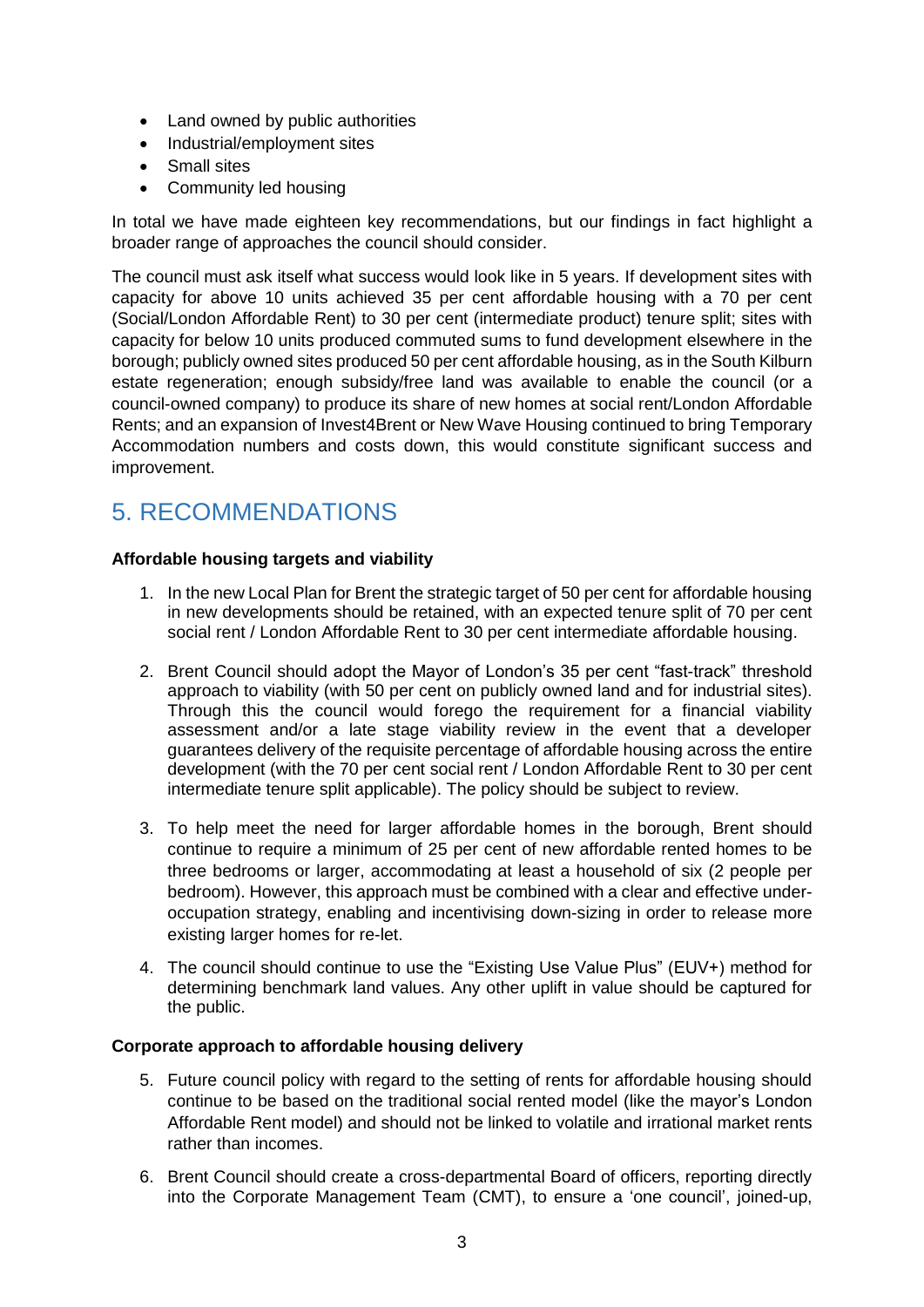sustainable approach to the delivery of Affordable Housing. The board should have high level responsibility for programme management and monitoring of an Affordable Housing Action Plan and associated suite of Key Performance Indicators. The Board should include senior officers from Brent's Planning, Housing, Regeneration, Property, Finance and Legal teams.

- 7. Brent should consider adopting a land assembly, master planner approach, working with key partners and designating Land Assembly Zones in its Local Plan. Where attempts to encourage and incentivise voluntary land assembly do not succeed, Brent should commit to extend its use of compulsory purchase powers in these zones, where the law allows.
- 8. Brent Council should maximise resources available through the mayor's fund, RTB receipts and borrowing to support direct delivery within its own capital development programme with a primary focus on rented homes at social rent levels and on larger homes (3 bedrooms or larger).
- 9. Brent must adopt a clear policy on access to shared ownership in the borough, making the product accessible to people on incomes that are as low as possible and ensuring the policy is designed to enable keyworkers to take advantage of it.
- 10. All new homes in Brent should be marketed locally first, as per the Mayor of London's planned "first dibs" policy. Brent should investigate how such a requirement could be implemented.
- 11. Brent Council should explore all the options highlighted in this report for innovative partnering arrangements and delivery models with Registered Providers.

### **Estate regeneration**

12. Future estate regeneration projects in Brent should use the South Kilburn Regeneration Programme as a model of good practice and make a clear commitment to ensuring there is no loss (in quantum terms) of social rented affordable housing and to resident ballots.

#### **Land owned by public authorities**

13. Brent should actively promote partnership working on publicly owned land with other public bodies, as promoted by the Naylor Review (One Public Estate), e.g. Network Rail/TfL sites such as potential over station and over rail land developments, as part of the Local Plan.

#### **Industrial/employment sites**

14. Brent must adopt a proactive approach to identifying opportunities where surplus commercial space, underused retail sites and car parks may have significant potential for housing development, both strategic industrial land sites and smaller commercial land sites, and in particular where sites have potential for mixed-use developments.

#### **Small sites**

15. The council and its agents should proactively explore partnerships with developers and RPs on small sites to maximise the amount of affordable housing across the borough. Brent should identify potential opportunities and funding mechanisms for increasing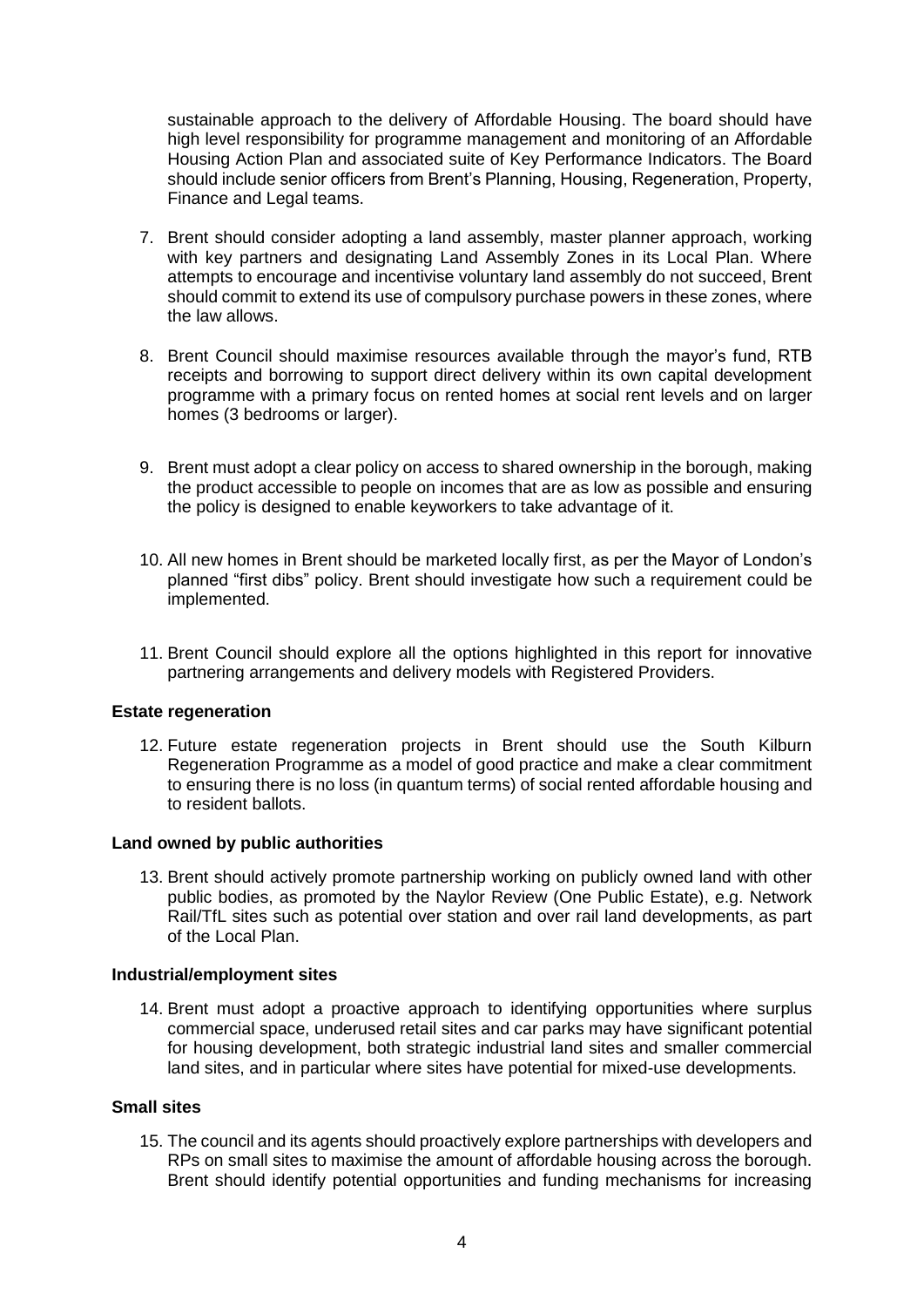development of small sites, including any further opportunities for infill development. It should be prepared to invest the necessary resources.

16. Developers of small sites with capacity for 10 or fewer units should be expected to pay a commuted sum, wherever possible, based on a consistent tariff, to Brent as a contribution to the fund for affordable housing to be built elsewhere in the borough. All affordable housing in small developments should be included in Brent's periodic performance stats.

### **Community led housing**

- 17. Brent should investigate and promote opportunities for community led housing projects, such as "Community Land Trusts" and "Self-Build" projects, which will protect homes and assets at affordable levels in line with local incomes for future generations.
- 18. Brent should explore setting up of a CLT model on publically owned land and encourage developers to do the same.

# <span id="page-6-0"></span>6. POLICY CONTEXT

### <span id="page-6-1"></span>6.1 Definitions of "affordable" housing

The National Planning Policy Framework 2012 (NPPF) introduced changes to the definition of housing affordability, as well as a range of "intermediate" housing products. The NPPF stipulated that "affordable housing" proposals must fit within three types and are to be provided to eligible households whose needs are not met by the market. These three types are:

- Social rent
- Affordable rent
- Intermediate housing

The introduction of the new "affordable rent" type was both controversial and confusing, with "affordability" now being defined by Government as up to 80 per cent of local market rent with no link to local incomes. To maintain the number of so-called affordable homes being produced, the government replaced grant with much higher rents. The inevitable long term increase in the cost of housing benefit was not part of the calculation.

**Social rented** accommodation is what was commonly understood historically to be affordable housing. The amount of social rent a person pays is set according to a longstanding national formula based on the location and size of the property and average earnings in the area. This formula determines **'target rents'** to which rents will move over time on an agreed national basis (usually annual inflation + rent increases). Although sometimes measured in comparison with market rents, the calculation system is not linked to local market rents. The vast majority of existing council and housing associations properties have their rents assessed in this way and are often referred to as 'traditional social rent'.

The **affordable rent** introduced by the coalition government in 2012 is directly linked to market rents in an area. It can be up to 80 per cent of local market rents, but in practice is sometimes set lower. Although normally used for new properties, many existing social rented homes (nearly all housing association homes) have been 'converted' to affordable rent when they become vacant. This has been encouraged by government because it generates additional income to support the development programme, but it is expensive for the tenant and the longterm cost of housing benefit.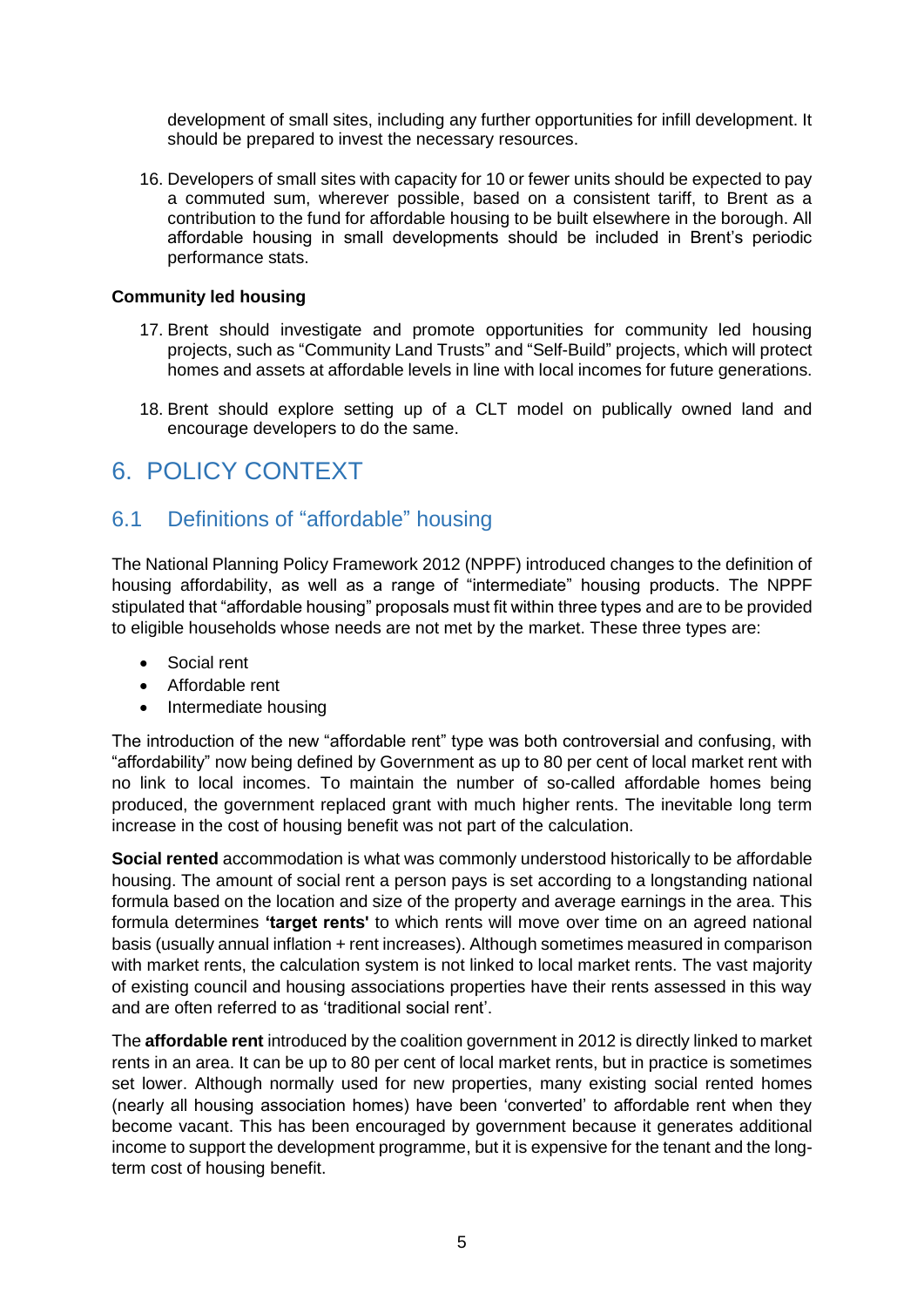**Intermediate products** are sub-market housing for both sale and rent, traditionally targeted at working households on moderate incomes and especially 'key workers', including "low cost" home ownership products such as "Shared Ownership".

The NPPF was revised in 2018 and now provides the following overarching definition for **Affordable Housing** as: "*housing for sale or rent, for those whose needs are not met by the market (including housing that provides a subsidised route to home ownership and/or is for essential local workers); and which complies with one or more of the following definitions:*

*a) Affordable housing for rent: meets all of the following conditions: (a) the rent is set in accordance with the Government's rent policy for Social Rent or Affordable Rent, or is at least 20% below local market rents (including service charges where applicable); (b) the landlord is a registered provider, except where it is included as part of a Build to Rent scheme (in which case the landlord need not be a registered provider); and (c) it includes provisions to remain at an affordable price for future eligible households, or for the subsidy to be recycled for alternative affordable housing provision. For Build to Rent schemes affordable housing for rent is expected to be the normal form of affordable housing provision (and, in this context, is known as Affordable Private Rent).*

*b) Starter homes: is as specified in Sections 2 and 3 of the Housing and Planning Act 2016 and any secondary legislation made under these sections. The definition of a starter home should reflect the meaning set out in statute and any such secondary legislation at the time of plan-preparation or decision-making. Where secondary legislation has the effect of limiting a household's eligibility to purchase a starter home to those with a particular maximum level of household income, those restrictions should be used.*

*c) Discounted market sales housing: is that sold at a discount of at least 20% below local market value. Eligibility is determined with regard to local incomes and local house prices. Provisions should be in place to ensure housing remains at a discount for future eligible households.*

*d) Other affordable routes to home ownership: is housing provided for sale that provides a route to ownership for those who could not achieve home ownership through the market. It includes shared ownership, relevant equity loans, other low cost homes for sale (at a price equivalent to at least 20% below local market value) and rent to buy (which includes a period of intermediate rent). Where public grant funding is provided, there should be provisions for the homes to remain at an affordable price for future eligible households, or for any receipts to be recycled for alternative affordable housing provision, or refunded to Government or the relevant authority specified in the funding agreement."*

There are further affordable housing products that have recently been made available in London, funded by the Mayor of London, including **"London Affordable Rent" (LAR)**, which is set significantly lower than national affordable rent. Unlike the national scheme, LAR is not related to market rents but is linked to target rent levels towards which social rents are gradually being raised. This makes it higher than average social rents in the capital. For 2017/18 the benchmark London Affordable Rent for a two bedroom property was £152.73, whilst a three bedroom property had a £161.22 benchmark.

The intermediate product **"London Living Rent"**, is set at 67 per cent market rent, with an assumption that the home will be sold as shared ownership after 10 years.

Anyone familiar with rent levels in Brent and London will question the degree to which 80 per cent of market rent can be termed "affordable" in any reasonable sense, but regardless of whether rents defined as "affordable" constitute genuinely affordable rents, in terms of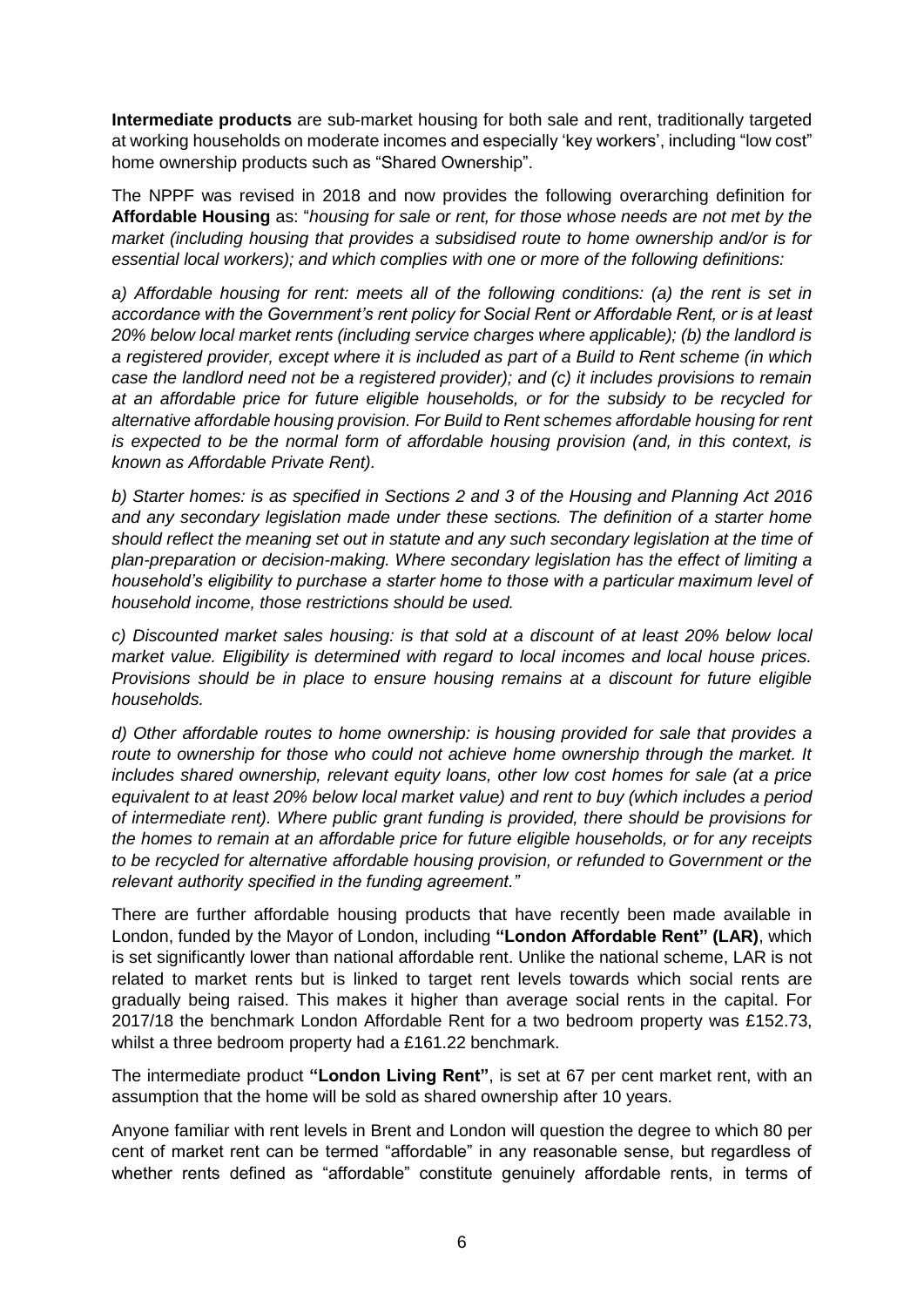planning policy, and the previous mayor's capital grant funding, "affordable housing" has been defined as "up to 80 percent of market rent" since 2012.

In practice, for new development secured under the planning system by s106 agreement, "Affordable Rented" housing also standardly requires disposal to a Registered Provider, rents be capped at LHA rates and a nomination agreement be entered into between the Registered Provider and the council, giving the council rights to nominate people on the housing waiting list to "affordable" rented housing. Together these additional requirements provide some check on rents being charged at the full 80 per cent of market rent.

Tables 1 & 2 below provide a comparison of social rent cap levels in Brent with "Affordable Rent", based on median average market rents as of June 2017.

| <b>Weekly</b><br><b>Rents</b> | Social rent cap | $+£20pw$<br>$s/c^*$ | $%$ of<br><b>Market</b> | <b>Brent Market Rent</b><br>(median average) |
|-------------------------------|-----------------|---------------------|-------------------------|----------------------------------------------|
| 1 bed                         | £144.26         | £164.26             | 57%                     | £289                                         |
| 2 bed                         | £152.73         | £172.73             | 49%                     | £350                                         |
| 3 bed                         | £161.22         | £181.22             | 43%                     | £426                                         |
| 4 bed                         | £169.70         | £189.70             | 37%                     | £506                                         |

**Table 1 – Brent Social Rent Cap levels**

*\*s/c = service charge*

**Table 2 – Brent "Affordable" Rent (80 per cent of market rent)**

| Weekly<br><b>Rents</b> | 80 per cent Affordable rent<br>(inclusive s/c*) | $%$ of<br><b>Market</b> | <b>Brent Market Rent</b><br>(median average) |
|------------------------|-------------------------------------------------|-------------------------|----------------------------------------------|
| 1 bed                  | £231.20                                         | 80%                     | £289                                         |
| 2 bed                  | £280.00                                         | 80%                     | £350                                         |
| 3 bed                  | £340.80                                         | 80%                     | £426                                         |
| 4 bed                  | £404.80                                         | 80%                     | £506                                         |

*\*s/c = service charge*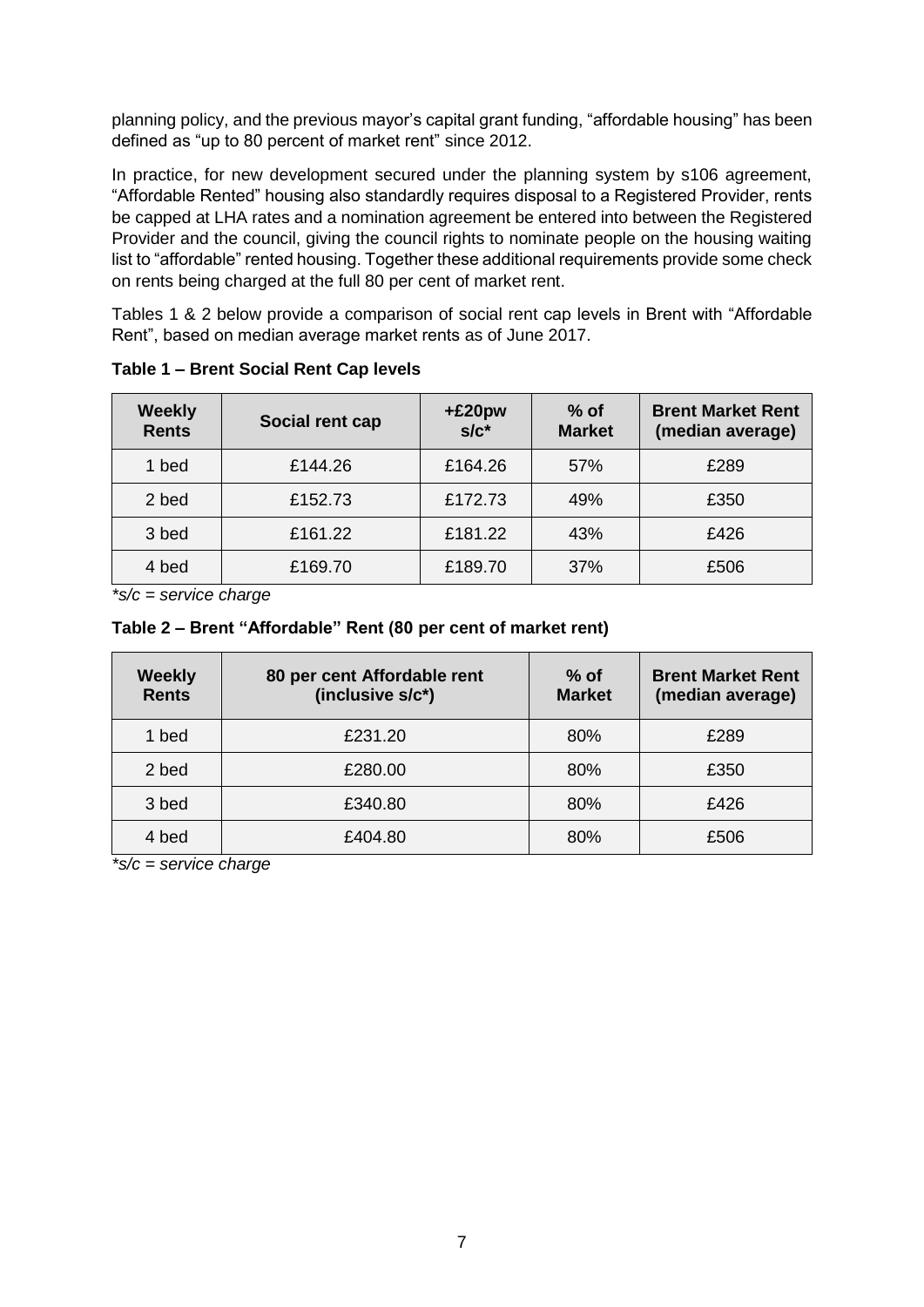### <span id="page-9-0"></span>6.2 Historical delivery of affordable housing

The graph below shows the downward trajectory for the amount of new social rented accommodation built across England since the early 1990s. "Affordable rent" units (as defined under the NPPF (2012) are shown from its introduction in 2012.



*Source: Ministry of Housing, Communities and Local Government*

<https://www.gov.uk/government/statistical-data-sets/live-tables-on-affordable-housing-supply>

The following graph shows social rented homes and "affordable" rented housing (NPPF definition) as a proportion of new self-contained housing units delivered in Brent over the last ten years.



*Source: GLA London Development Database*

The spike in 2014-15 was due a large number of developments coming through at the end of the 2011-2015 funding cycle. The reduction in net social rent units shown in 2017/18 is due to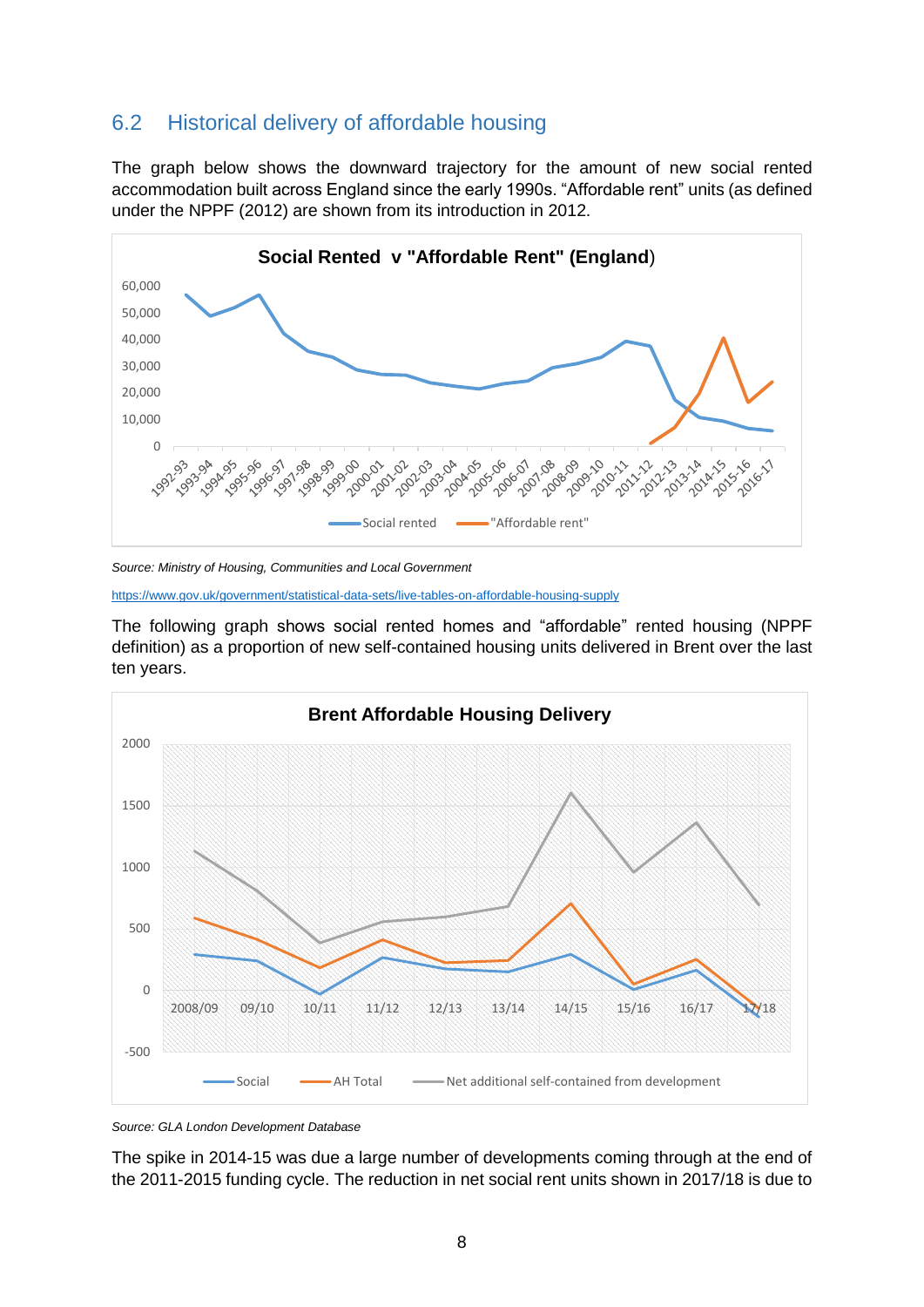a demolition phase on the South Kilburn regeneration programme (it should be noted that all such units will ultimately be replaced like for like, so in the longer term this will not represent a loss in social housing units).

However, these caveats aside, the proportion of units of housing being delivered which are "affordable" and in particular for social rent, has continued to decline.

Causes for the decline in new genuinely affordable housing are complex and manifold. In the following sections of the report we will examine this decline in the context of national, regional and local policy.

Since the 1980s councils have been discouraged from involvement in housing supply, through both cuts in housing subsidies and caps on borrowing. Since 2010, central government grant funding has been switched from mainly social rent to mainly "affordable rent" and then to mainly low cost home ownership.

However, since 2016 some additional grant funding has been made available, a revised NPPF 2018, the policies of the new Mayor of London and the emerging new draft Local Plan have strengthened the planning framework, and the HRA borrowing cap is being lifted, so the ability of London councils and HAs to produce more 'affordable' homes has been improved.

# <span id="page-10-0"></span>6.3 Affordability and housing need

The GLA's projections in their 2017 Strategic Housing Market Assessment (SHMA) suggest that based on demographic changes and market trends, the net requirement for new homes in London between 2016 and 2041 will be around 65,900 homes a year. This equates to 2,915 new homes a year in Brent.

They project that 47 per cent of these would need to be 'low cost rent' (social rent and London Affordable Rent) and 18 per cent intermediate, e.g. shared ownership and London Living Rent and only 35 per cent at market rates.

Brent's own current Local Plan "The Core Strategy" identified a need for at least 22,000 new homes overall in Brent between 2007 and 2026, and its SHMA 2016 identified a need for 47,510 new homes between 2011 and 2037, including 23,780 affordable homes. More recently in 2018, the West London SHMA identifies the Full Objectively Assessed Need for Housing in West London (Barnet, Brent, Ealing, Hammersmith, Harrow, Hillingdon and Hounslow) to be 322,000 new homes to 2041. This equates to 1,919 new homes a year in Brent.

### *Affordability in Brent*

Brent's housing market, as with much of London, faces distinct pressures. There is high demand, a shortage of genuinely affordable housing, a diverse mix of households - including large numbers of multigenerational households, above average levels of overcrowding and many households living in temporary accommodation.

To begin to understand "affordability" of housing in Brent, it is necessary to understand the relationship between average income levels and the level of rents locally. To this end Brent Housing Department commissioned Cambridge University to carry out a study in 2017. The report reached some shocking conclusions, most notably that social rents are already too high for a significant proportion of Brent social housing tenants.

The researchers found that over half of current working single people or couples allocated social housing in Brent were struggling to afford Brent rents for 1 bedroom flats, and that 90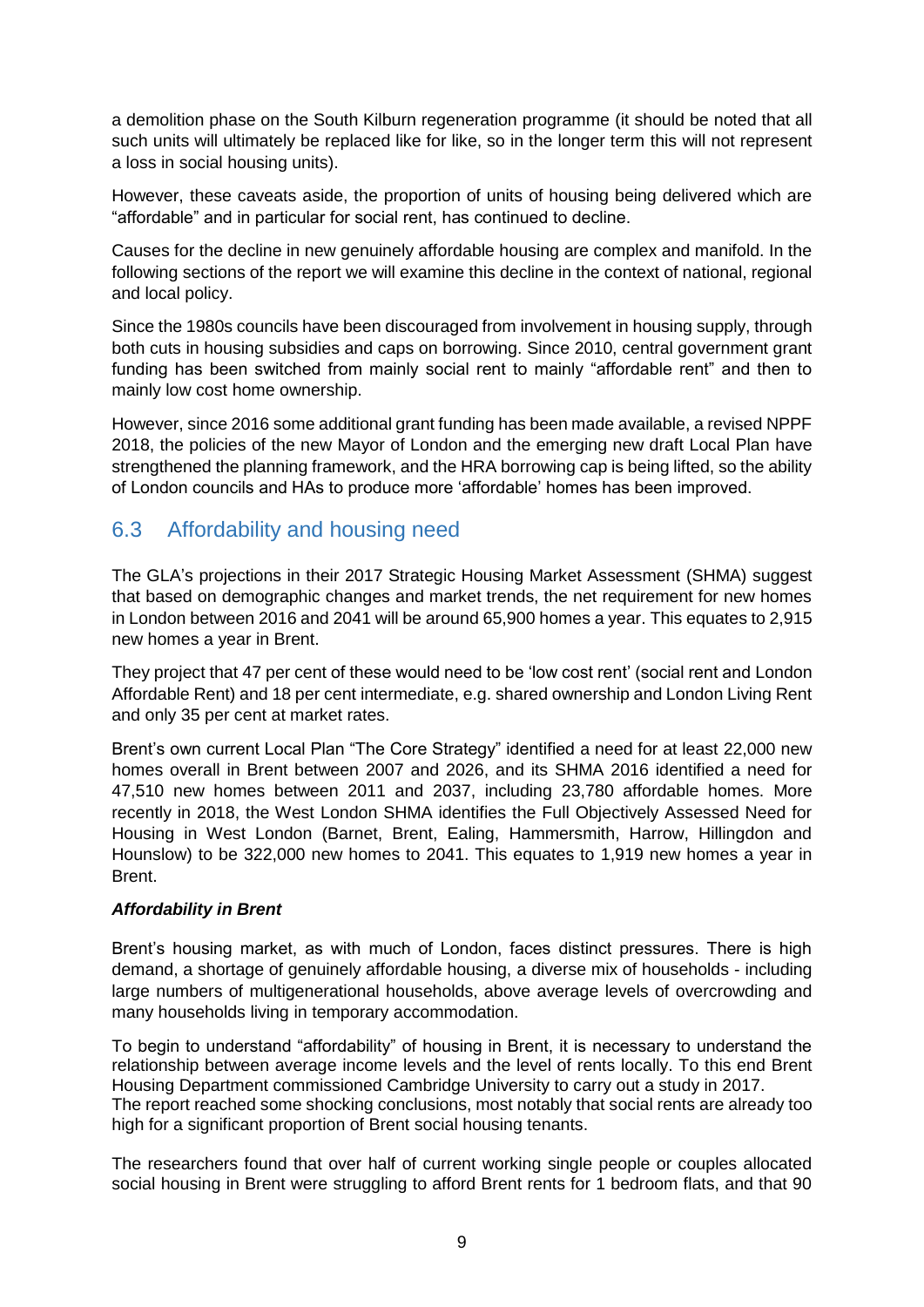per cent of families with 2 children couldn't afford the rent for a 3 bed property (affordability here being judged by the income that a household requires in order to be able to afford the rent without the need for support from Housing Benefit). With higher average rents the situation is even worse for tenants renting from Registered Providers.

The report concluded that the council faced a choice in the future between building a smaller number of social rented units (due to factors including the lack of subsidy available, restrictions on and cost of borrowing, and land values) or a larger number of units at "affordable rents" (in this case 65 per cent of market rent) where many more tenants would be reliant on housing benefit support to meet the rent.

We should be mindful here that the landscape has shifted since the 2017 report was commissioned, given the recently proposed lifting of the HRA borrowing cap.

### *Private sector rents and income levels*

In Brent the acute pressures on housing are compounded by high private sector rents combined with relatively low income levels in much of the borough, when compared with London as a whole.

In September 2017 the average private rent in Brent was £1,557 per month, which represents a 15 per cent increase from five years earlier and a figure only 8 per cent lower than the average of £1,685 for London. Whereas full-time workers in Brent earned an average gross weekly pay of £576.20 in 2017, compared with the London average of £692.50, a difference of 20 per cent.

Brent private sector residents therefore face paying rents at a significantly higher proportion of their pay than the London average. Many people in work also need housing benefit to enable them to pay their rent.

It is worth noting that while private rented housing does not meet the definitions of affordable housing, many tenants that rent from a private landlord can only afford their housing costs because they receive housing benefit. Such households aren't counted in calculations of the "need" for affordable housing (as housing benefit enables most of them to afford their housing costs), but if housing benefit support was reduced or if there wasn't sufficient private rented housing available at a price they could afford, then this would inevitably and significantly increase the need for affordable housing.

This highlights the degree to which Government investment in housing has switched over time from capital expenditure on "bricks & mortar" to the housing benefit bill. More on this in the section on subsidy to follow.

### *Out of work benefits and welfare reform*

Brent also has higher than average levels of residents in receipt of out of work benefits (10 per cent to London's 9.3 per cent in November 2016) and of those considered "economically inactive" at 23.8 per cent to the London average of 21.8 per cent (March 2018).

Welfare reforms have and continue to pose a considerable risk to households renting in Brent in both the private and social housing sectors. The combination of the freeze on many benefits, the benefits cap, the bedroom tax, changes in Local Housing Allowance (LHA) and, soon, the roll-out of Universal Credit, have put further pressure on low income renters and have impacted housing need in the borough, including through increases in PRS evictions.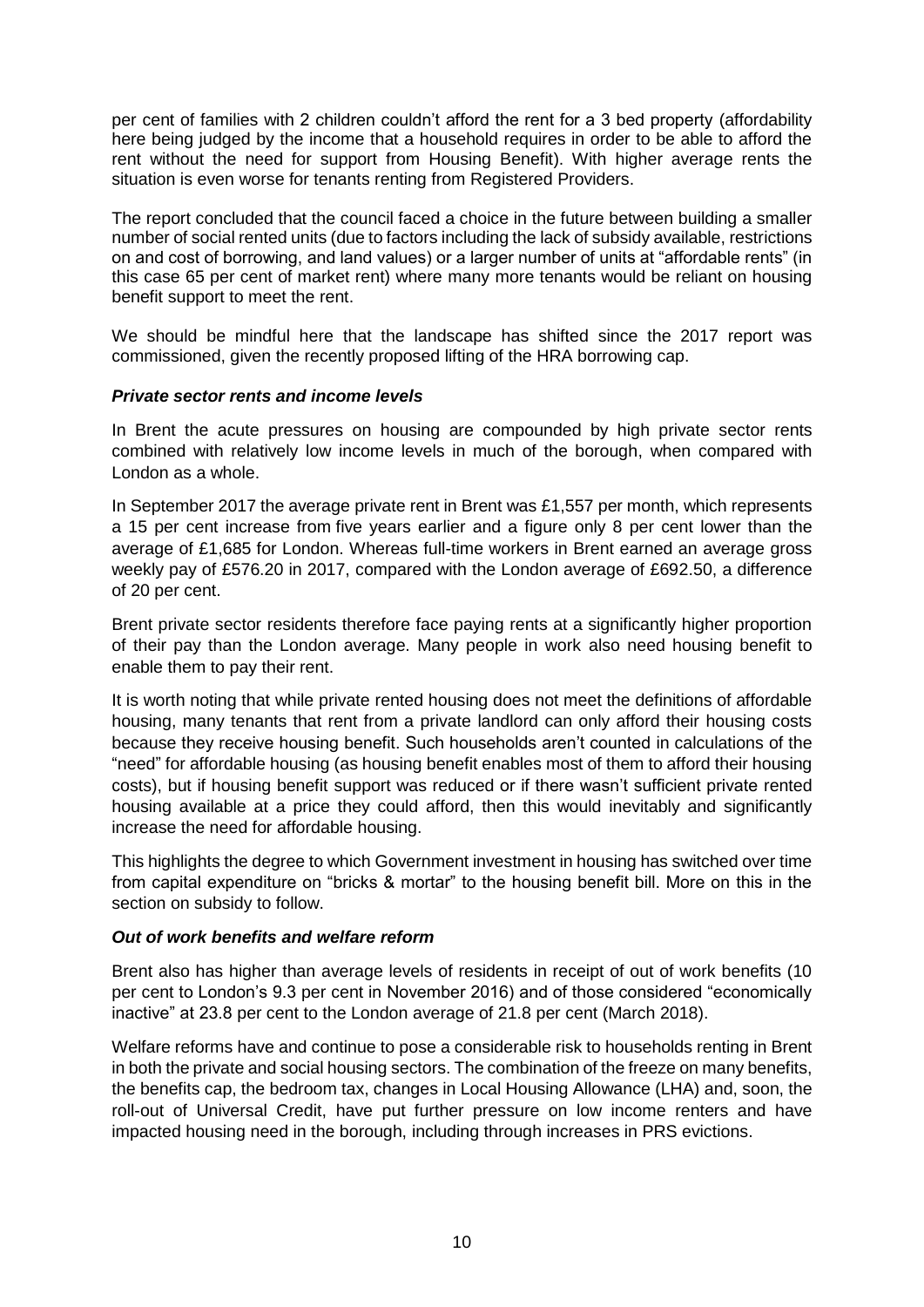### *Brent housing register*

There are currently 3645 households in the priority Bands A to C on Brent's housing register, including homeless households. 19 per cent of these registered households are in bands A or B. This provides a clear indication of unmet housing need in the borough.

There are a further 17,190 households who are a low or no priority for housing who are in priority band D, making a total of 20,843 households registered in 2017/18. It should also be noted that an unknown number of households in need are not registered, either through a lack of awareness or the belief that social housing is no longer available.

The council's projection for lettings into social housing tenancies (council and Housing Association) in 2018/19 is 695, which will only meet around 18 per cent of the current total demand from housing register bands A to C.

The priority bands are defined as follows:

- Band A: Urgent need to move or releasing adapted or larger properties
- Band B: A need to move
- Band C: Need to move Reasonable preference but with reduced priority

### *Projected social housing lettings*

Many of the 695 lettings of social housing expected to be made during 2018/19 will become available through re-lets within existing social housing stock, including those arising from the transfer of existing tenants. The Council expects a total of 136 additional properties to be delivered through the new build programme, but a significant proportion of these will be 'affordable rent' not 'social rent'.

2017/18 lettings were comprised of 62 per cent homeless households, 16 per cent nonhomeless families on the register and 22 per cent transfers.

### *Brent allocations scheme and temporary accommodation*

The council's current allocations scheme was introduced in 2014 and aims to help those in the most housing need; giving priority to those with a long standing attachment to the borough and recognising the contribution of working households by awarding additional priority if at least one adult member of the household is employed (some conditions apply regarding the nature of the employment). The scheme is priority based and priority is awarded based on detailed criteria.

Registered households bid for homes that are advertised by Brent Council and Registered Provider partners, and applicants are placed in order of priority according to their band and waiting time. In most cases the highest ranking household will be offered the property.

Households are assessed for the number of bedrooms they need and the following income /asset thresholds apply:

| bed     | 2 bed   | 3 bed   | $4$ bed+ |
|---------|---------|---------|----------|
| £35,000 | £45,000 | £55,000 | £70,000  |

Applicants at or above the income thresholds for each bedroom category detailed above will not qualify to join the register as they are deemed to have sufficient financial resources to secure alternative housing.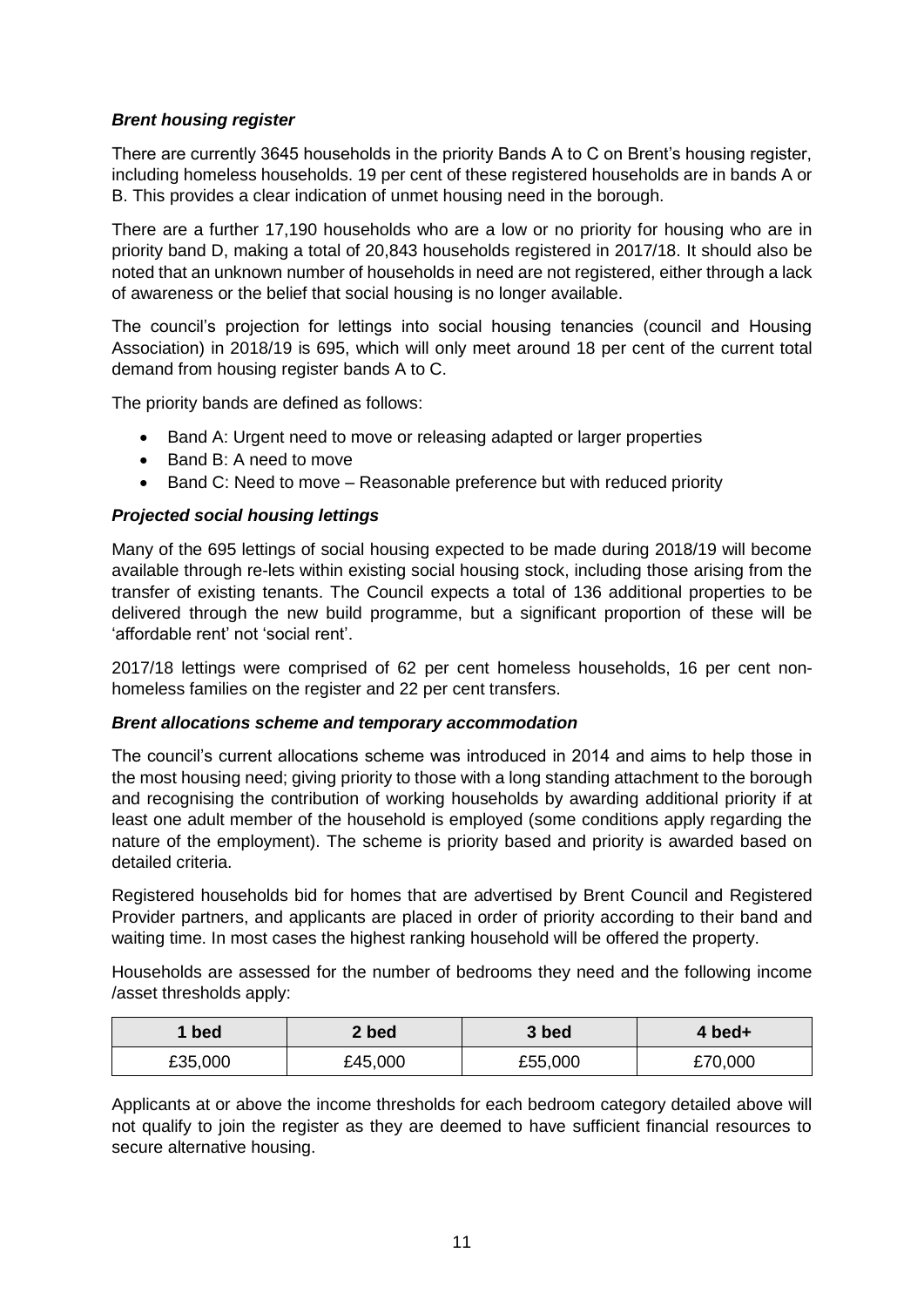In line with the powers granted to the council under the Localism Act 2011, the council can also discharge its duties to households accepted as homeless after 9th November 2012 through an offer of suitable private rented accommodation.

The table below shows the total number of homeless households in temporary accommodation (TA) since 2015. The numbers have reduced consistently over that time.

| 01/04/2015 | 01/04/2016 | 01/04/2017 | 01/04/2018 | 30/10/2018 |
|------------|------------|------------|------------|------------|
| 3167       | 2933       | 2795       | 2478       | 2351       |

Brent accepts approximately 700 households annually as homeless and therefore has a duty to place them in TA. From the households in TA, Brent then places approximately 400-450 into social housing and 400 into the private rented sector (PRS) each year.

We can see from this that that there are more households being accepted as homeless each year, than there are units of available social housing coming on stream. The consistent reduction in the total number of households in TA since 2015 is therefore primarily explained by the decision taken by the council at that time to start using the powers granted under the Localism Act to discharge its homelessness duties through making offers of private sector accommodation to homeless families.

Such a policy is not without controversy and not all councils have adopted it. If a homeless household refuses an offer of accommodation in the private sector, the council has discharged its legal duty to house them and the household is then considered responsible for finding their own accommodation. Housing homeless households in the PRS also, once more, generally comes at a greater cost (to the state) in terms of housing benefit; a recurring theme in this report. High private rents also increase the risk of households facing a 'revolving door' of discharge into the private sector followed by a recurrence of homelessness, despite council support.

The PRS accommodation used by the council comes from a range of sources, including the council's own private housing company "Invest4Brent" (I4B) and a scheme through which landlords are offered incentives to rent to homeless households.

Roughly 650-700 new social housing units become available in Brent each year from all streams, including council and Housing Association new builds and re-lets. The 400-450 households going into social housing units annually from TA are the highest priority homeless households, generally those who have been in TA the longest. The rest go to high priority nonhomeless households from the housing register, or are used for transfers.

In order to tackle rising numbers of households living in TA at the time, Brent's Cabinet took the decision in 2015/16 to amend Brent's allocations policy so that that 80 per cent of newly available social housing units should go to homeless households in TA.

From 2016/17 this became and remains an annual target of 70 per cent. Prior to these changes, approximately only 30 per cent of new social housing went to homeless households. This of course means that less available social housing goes to non-homeless households on the housing register.

### *Large homes*

Due to the extent of overcrowding in Brent there is a recognised need for an increased number of larger affordable homes to be built, but this need is unlikely to be met by the market.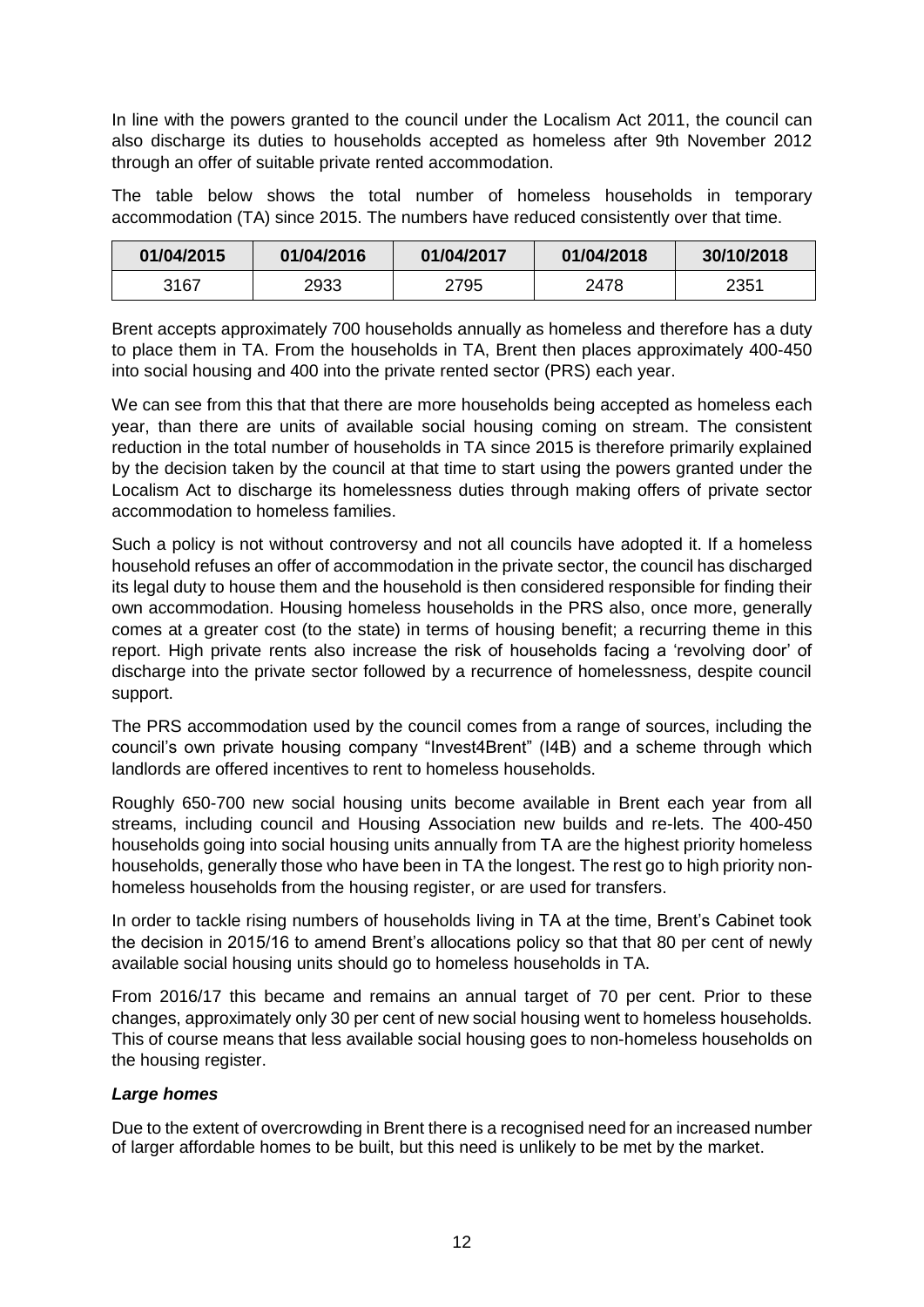The current shortfall in such properties is compounded by the fact that developers and landlords currently lack the financial incentives to build them, as the difference in build cost between small and large properties (in terms of the number of bedrooms) is significantly greater than the difference in the level of rent that will be chargeable for them.

There is also a risk that this problem could be further compounded by the absence of a target for larger family homes in the Mayor of London's draft housing strategy.

# <span id="page-14-0"></span>6.4 Subsidy

The proportion of total development scheme costs met through Government grant funding has declined significantly since the 1990s. In the early 1990s, social housing grants provided for around 75 per cent of total cost of developing new affordable homes. By 2010, grants had fallen to 39 per cent of the overall cost of development. Under the Government's 2011-15 "affordable homes programme", it had reduced to only 14 per cent.

The coalition Government's 2010 Comprehensive Spending Review slashed council grants leading to further reductions in subsidy for building homes. Between 2009 and 2015 capital made available to councils and HAs for building homes fell from £11.4 billion in 2009 to £5.3 billion in 2015.

In 2010/11, just under 36,000 social rented homes were started, the next year work started on just over 3,000 and the downward trend continued in the early part of this decade.

There have also been significant changes to the funding regime for "affordable" housing. Government first ended funding for social rent and put the money into 'affordable rent', but it then reduced 'affordable rent' in favour of 'affordable home ownership' programmes such as "shared ownership".

Since the reductions in Government subsidy for social rented housing, most recent social rent has been provided either by section 106 agreements or by housing association self-financing through cross-subsidy from surpluses. Both are under severe pressure and producing very few new affordable homes.

Subsidy levels are still well short of historical levels, but some increased grant funding for affordable housing has recently become available from Government, with more capital grants available under the current Mayor of London, Sadiq Khan. Grants of up to £100k per unit are now available from the GLA for London councils to bid for.

It is worth restating here that the reduction in Government subsidy for the building of housing in no sense means that the Government isn't spending money on housing. The money is merely being spent a different way, as the Government is spending more than ever supporting people to live in rental properties through housing benefit and home ownership schemes like Help to Buy.

Between 1995/96 and 2015/16, annual spending on housing benefit increased by 51 per cent, from £16.6bn to £25.1bn, with the increase most pronounced in the private rented sector, which has seen an increase of 57 per cent in real terms over the past two decades. Housing someone in the private rented sector costs an average of £110 per week in housing benefit compared with £89 in social housing. And none of the money spent on private sector housing benefit increases the supply of new homes, whereas social landlords do of course reinvest.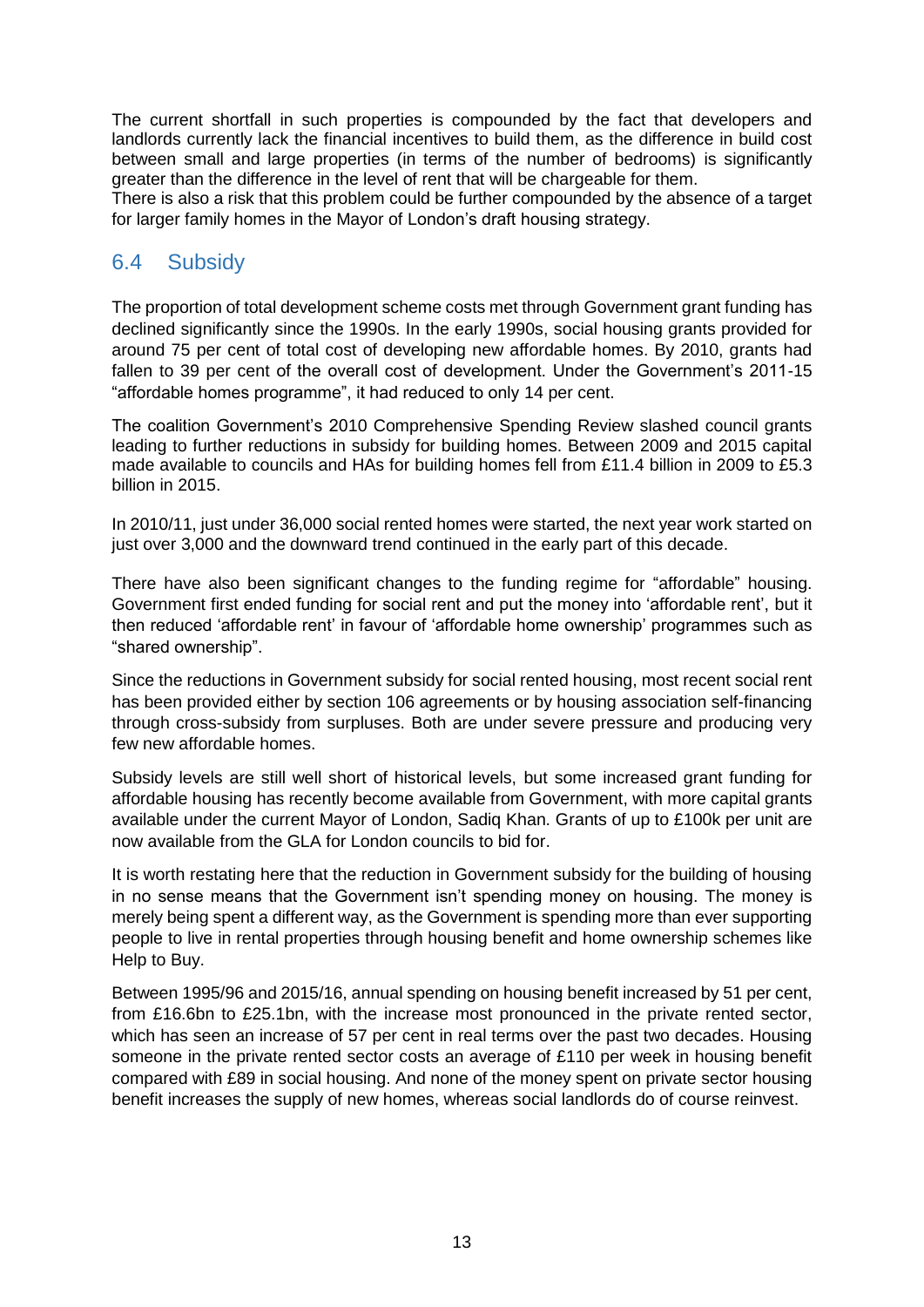# <span id="page-15-0"></span>6.5 The HRA borrowing cap

A primary means of funding local authority housebuilding programmes is borrowing on the Housing Revenue Account (HRAs), the income to which is ring-fenced so that it can only be spent on local affordable housing provision.

While councils can borrow money within their HRAs in order to build more homes, there has been an artificial cap on how much they are allowed to borrow, restricting their ability to invest in building new homes.

The picture does appear to be changing however, with the Prime Minister announcing at the Conservative Party conference in October that she plans to ditch the HRA borrowing cap. This followed the announcement in the wake of Grenfell by the Chancellor Phillip Hammond of an extra £1bn of borrowing capacity for council house building by 2021-22, including £500 million reserved for London boroughs, with councils told they'll be able to blend the money with grant or Right-to-Buy receipts.

# <span id="page-15-1"></span>6.6 The London Plan

The London Plan is the statutory Spatial Development Strategy for Greater London prepared by the Mayor of London. It sets ten-year targets for net housing completions for each borough and Brent must include these targets in our own Development Plan documents.

Borough targets in Sadiq Khan's draft London Plan were developed from the Strategic Housing Land Availability Assessment (SHLAA) carried out in 2017 and a ten year target of 29,150 has been set for Brent.

This requirement for nearly 3000 net housing completions annually, represents a significant uplift on actual delivery in recent years for Brent. Furthermore, the plan requires that boroughs deliver around 1/3 of their overall target from small sites.

This small sites requirement is problematic, as a requirement for provision of affordable housing units cannot be stipulated in planning obligations for small sites providing 10 or fewer housing units.

# <span id="page-15-2"></span>6.7 Brent Local Plan

Local Plans set out a vision and framework for the future development of the area, addressing needs and opportunities, including in relation to housing, community facilities and infrastructure. The Local Plan guides decisions about individual development proposals.

Brent's current Local Plan "The Core Strategy" came into force in 2011 and contains a strategic target for affordable housing of 50 per cent of total units delivered with a ratio of 70:30 social/affordable rent to intermediate housing. There is a presumption that affordable housing should be delivered on site.

A new Local Plan for Brent is currently in development and has and will continue to be consulted upon extensively, with a final consultation planned for 2019, before submission to the Planning Inspectorate for examination. The Local Plan is ambitious for housing and affordable housing delivery and sets the local tenure and size mix for new homes in Brent.

Local Plans must clearly demonstrate evidence of housing need and include viability evidence for the borough, and they are required to accord with, and be justified against, regional and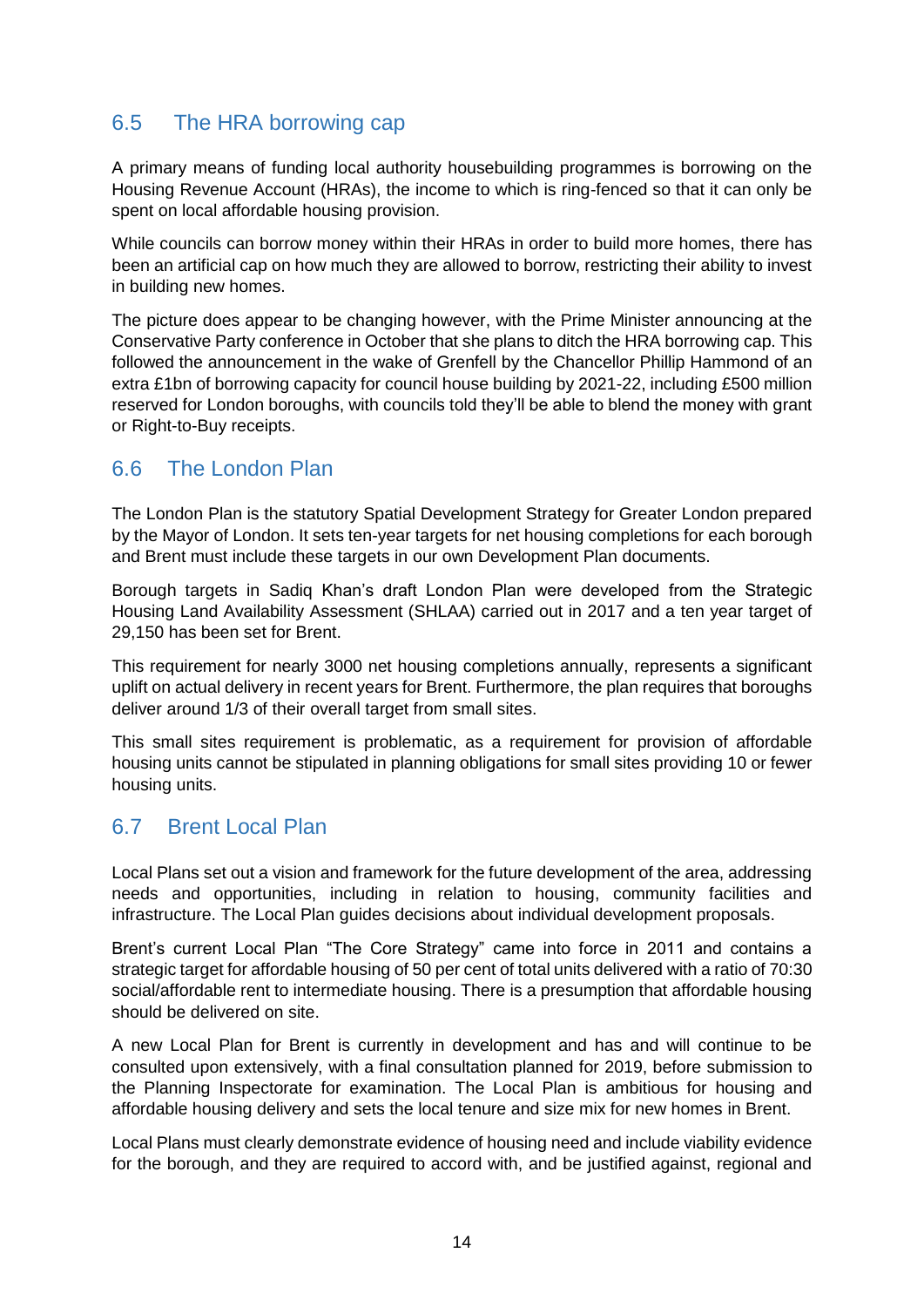national planning policy and guidance. This includes the London Plan, the NPPF and the "National Planning Practice Guidance" (PPG).

It should also be noted that Local Plans must, as a requirement of national policy, make provision for 10 per cent of new homes built to be of the affordable home ownership type, such as the shared ownership model.

# <span id="page-16-0"></span>6.8 Section 106 "planning obligations"

Due to decreasing levels of Government subsidy and the restrictions that councils have faced in the direct delivery of housing, an ever greater reliance has been placed on private developers to deliver affordable housing through Section 106 agreements, known as 'planning obligations'.

Councils can require developers to build a proportion of affordable housing to meet the needs of households who will not be able to afford the new private housing, effectively diverting profit from private sales into subsidising new affordable homes.

Following the recovery after the economic downturn at the end of the last decade, land values and house prices have increased significantly, but this has not translated into increased numbers of affordable housing being delivered though section 106 agreements, at least in part due to the use and impact of "Financial Viability Assessments" (FVAs). It should be noted that other mechanisms for land value capture and developer contributions such as the Mayoral and Brent Community Infrastructure Levy (CIL) have been introduced in this time which have secured contributions for the Elizabeth Line (Crossrail 1) and other local community benefits.

This has primarily been to the benefit of landowners through huge increases in profits, but to the detriment of councils and their local residents.

### <span id="page-16-1"></span>6.9 Viability

Many believe that FVAs have in recent years exerted a strong influence on the downward trend in affordable housing delivery across the country.

National, London and Local Plan policy all accept that new development schemes must be financially viable to be deliverable and in many cases it is not viable to deliver a large proportion of affordable housing without significant capital grant or public land. Planning applicants have been able to submit FVAs to make their case as to what would represent the "maximum reasonable amount" of affordable housing.

Developers bid against each other for land and take into consideration the anticipated sale value of the properties and deduct from this anticipated costs, including build costs, Community Infrastructure Levy (CIL) and the cost of affordable housing provision. This leaves the 'residual value' of the land.

The levels of affordable housing provision have been subject to negotiation on the basis of 'viability' in recent years, but the Mayor of London's recent Supplementary Planning Guidance 2016 announced a new viability threshold whereby a streamlined planning process applies if developers can commit to providing 35 per cent affordable housing on site. This aims to make developers take this fixed proportion of affordable housing into account when bidding for sites, and to reduce land speculation.

Critics of the National Planning Policy Framework 2012 pointed out that it effectively encouraged developers to overpay for land in the knowledge that they could drive down the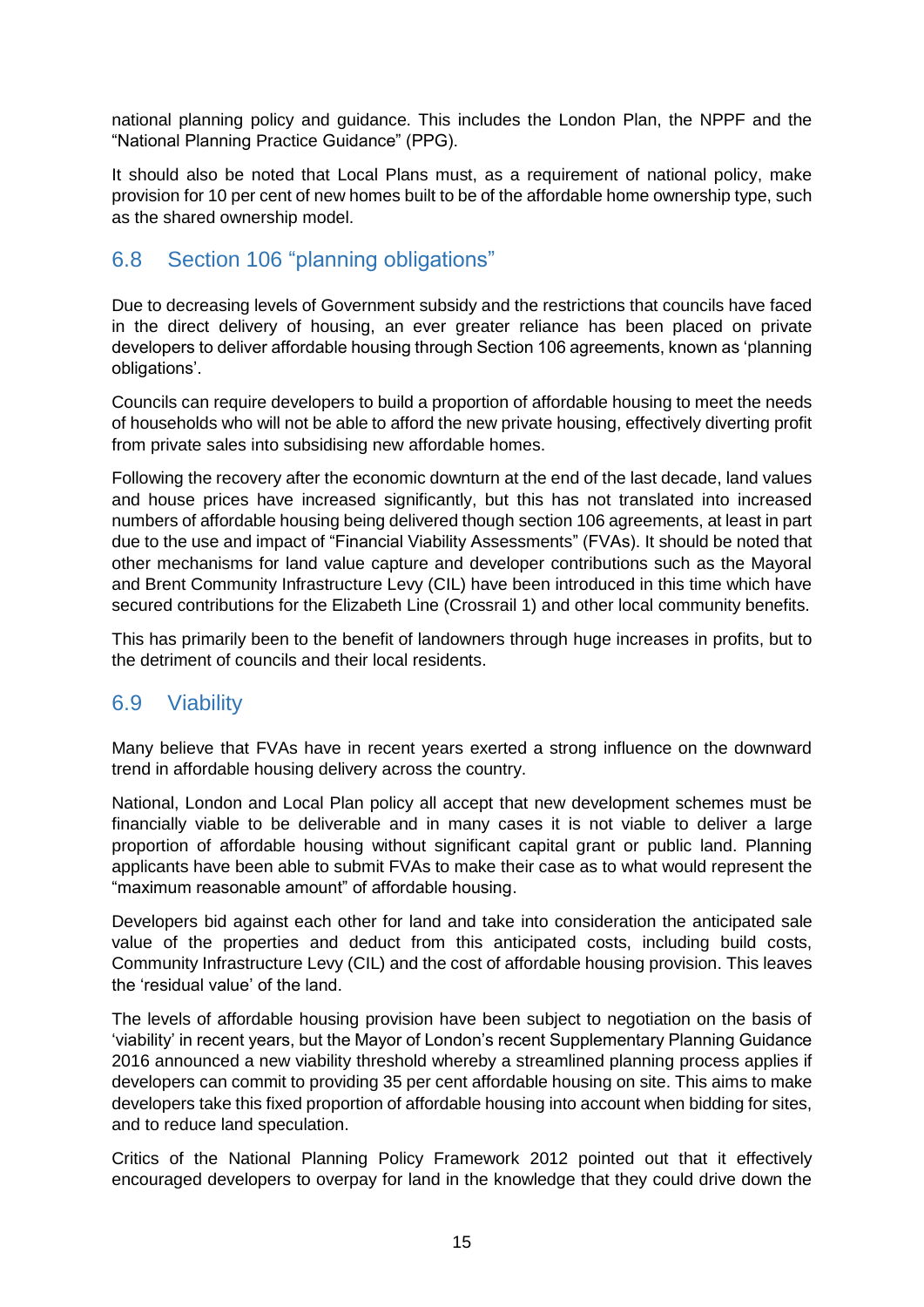amount of affordable housing to be delivered through planning requirements. This was in part due to a clause in the 2012 framework protecting their right to make "competitive returns" (commonly understood to be 20 per cent), ultimately at the expense of affordable homes.

This clause has since been removed from the revised NPPF 2018 along with further changes made with a view to reducing the influence of viability assessments, but it is of course too soon to know what impact the changes will have on land prices and/or delivery of affordable housing.

### *Parkhurst Road Ltd v Secretary of State for Communities and Local Government and London Borough of Islington*

In 2018 a landmark test case went to the High Court on the issue of viability, central to which was the approach to valuation evidence for the purposes of FVAs.

The key issue was whether the developer's offer of 10 per cent affordable housing was the "maximum reasonable amount of affordable housing" in the context of Islington's overall affordable housing target of 50 per cent. The council and developer disagreed regarding the Benchmark Land Value (BLV) for the site based on which the developer had argued that any more than a 10 per cent affordable housing requirement was not viable. Islington claimed that 10 per cent failed to take into account their expectations for affordable housing in their Local Plan.

The developer's approach to calculating the BLV was based on the market alone, the "market value" (MV), whereas the council adopted an approach which took account of the "existing use value" ('EUV') of the site (in this case of a former Territorial Army site negligible). Islington's view was ultimately that unadjusted market data would not reflect policy compliant assumptions on affordable housing provision.

The developer had appealed against Islington's decision, but the Planning Inspector had dismissed their appeal and accepted Islington's assessment of the BLV.

The case then went to the High Court where the judge held that the Inspector had validly rejected the evidence of the developer because that evidence had failed to include any adjustment of market evidence to ensure it was policy compliant.

### *Transparency*

Brent now has a requirement that it will publish viability assessments to ensure they are publicly available and open to scrutiny. The exception is where a developer can reasonably prove that there is commercially confidential information included which, in a tender situation, may negatively impact on the proposals.

# <span id="page-17-0"></span>7. KEY FINDINGS

### <span id="page-17-1"></span>7.1 Affordable housing targets and viability

The task group firstly recommends that Brent retains the 50 per cent target on the development programme as a whole for the provision of affordable housing (70 per cent of which should be social rented / London Affordable Rent housing and 30 per cent intermediate products). Secondly, a fast-track threshold approach to viability should be introduced.

Where developers choose not to go down the fast-track route, the higher target would apply pending submission and evaluation of an FVA, which by default would now be publishable.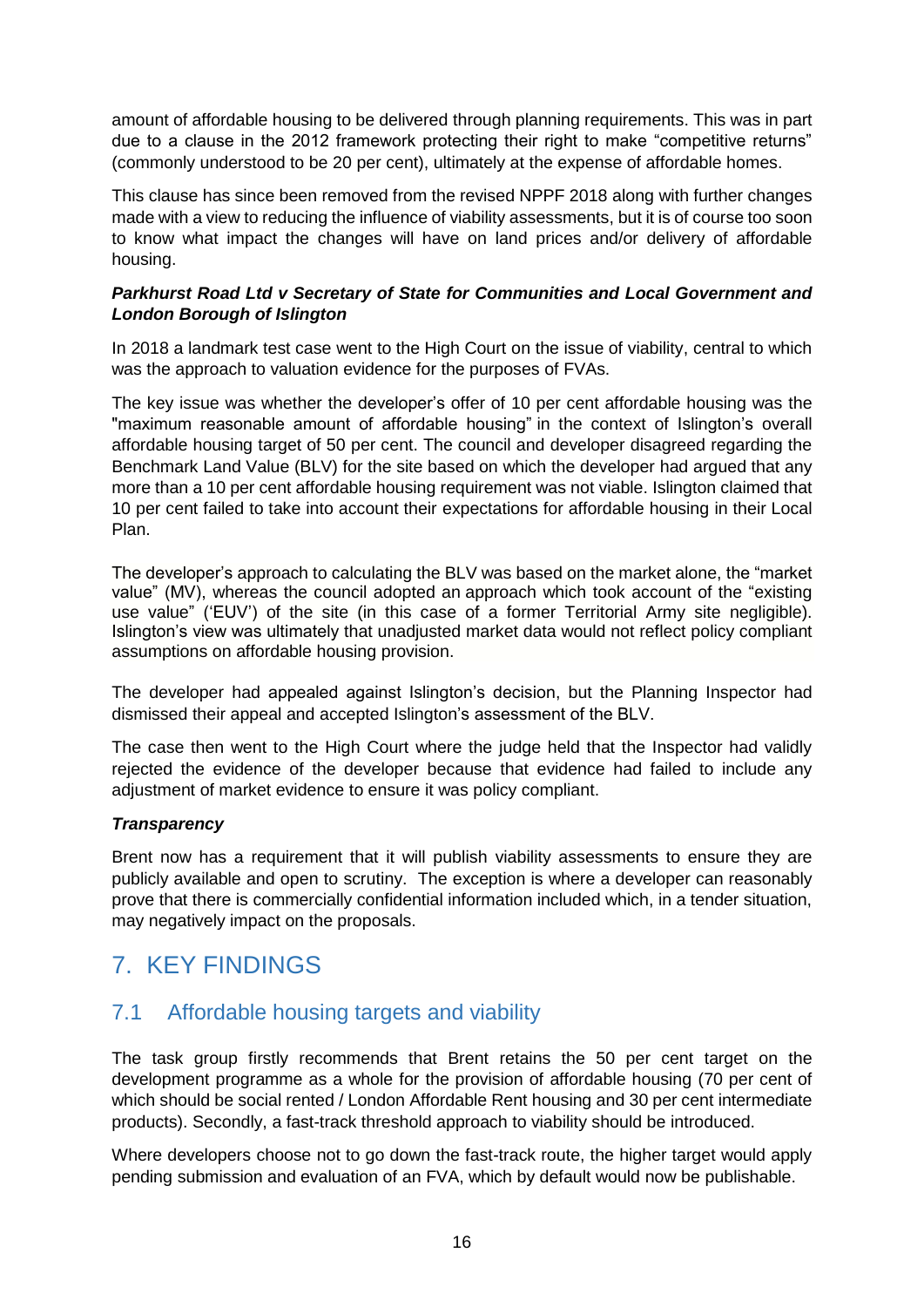### *Viability threshold*

The mayor's Supplementary Planning Guidance 2016 recommends a fast-track threshold of 35 per cent "affordable housing", with a tenure split of one third social rent, one third intermediate and one third to be determined by the borough.

The London Plan also provides extremely challenging housing targets for Brent over the coming decade at 3000 units per annum. The proportion of one third of the total target that are expected to come from small sites is also problematic and could have implications for the council's ability to meet the targets and for its expectations in respect of affordable housing delivery.

Unlike with larger sites, councils can't require through section 106 planning obligations that a proportion of the units developed onsite in small sites under 10 units are "affordable". And while the GLA actually defines small sites as those producing under 25 units, if one third of the units produced in the borough over the next ten years are to be from such sites, there are implications for the borough's ability to achieve their targets. This means that on 40 per cent of "small sites" there will be no onsite affordable housing provision.

In the light of this the task group considered whether a threshold of above 35 per cent may in fact be justifiable.

Setting a higher threshold would certainly not be without risks and we cannot ignore how it may influence the thinking of developers. For instance, it could encourage them to go to other boroughs; could lead more of them to go for the full viability process; or lead more of them to challenge successfully the 70 per cent tenure split for social rent which we propose.

For the threshold approach to be influential it needs to be set at a level where it is an attractive option for developers, because where they don't accept it the longer viability process would still apply.

Setting the threshold at 35 per cent will also enable Brent to work under the mayor's policy umbrella. We do, however, propose that Brent should stretch the mayor's SPG approach by requiring a tenure split of 70:30 social rent/LAR to "intermediate", with social rent obviously being more expensive in a viability assessment. Given that current Brent performance is in the region of 20% affordable housing annually, getting to 35% would be a major achievement because the financial and policy context is still not entirely encouraging.

The policy could then be subject to review at a later date, as the mayor proposes, and setting it higher will be possible if in practice the policy bears down on land costs and on excessive developer profit. Construction costs are likely to rise above inflation in the coming years and any switch to off-site manufacture will be slow.

### *Large homes, overcrowding and under-occupation*

As highlighted earlier in this report there is a shortage of larger homes in the borough and high levels of overcrowding.

To help tackle this Brent should maintain the requirement in the Local Plan for a minimum of 25 per cent of new affordable rented homes to be at least three bedrooms, but it should also blend this with an alternative approach. Notwithstanding the London Plan policy that there should be a mix of sizes in new developments, the council must also have a clear strategy for tackling under-occupation. If some new build properties could be targeted specifically at enabling downsizing by an existing 'bedroom taxed' council tenant, subsequently releasing a larger home for re-let, the same objective is ultimately achieved. This approach may make it easier to achieve viable new build and a higher share of social rent.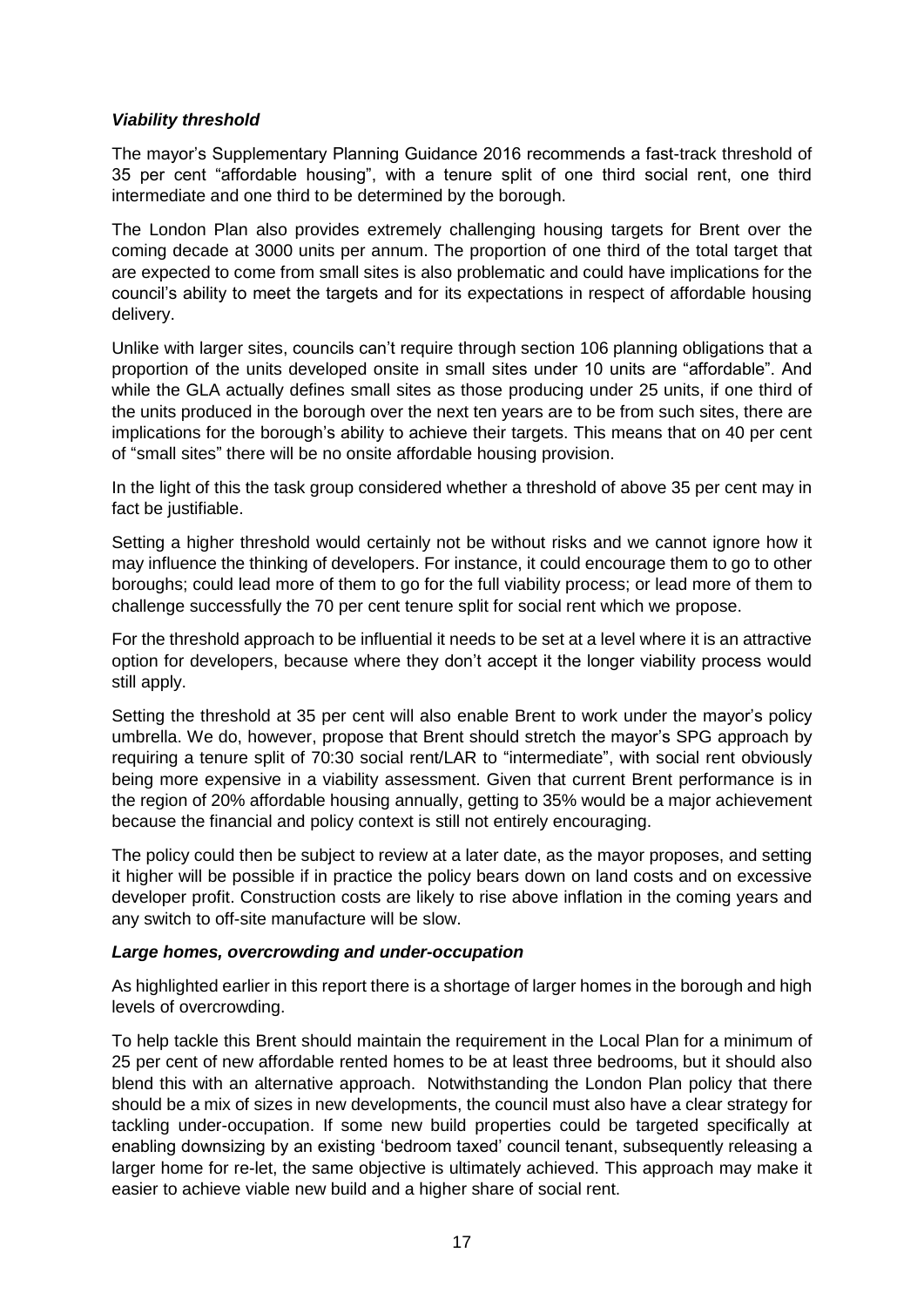The London Plan measures affordable proportions by habitable rooms, not units. So, in a development it might, for example, be possible to achieve  $2 \times 1$  bedrooms instead of  $1 \times 3$ bedrooms, providing homes for 2 "downsizers" *and* releasing 2 additional larger properties, both (perhaps) 3 beds.

The additional homes to let (the crucial point in tackling need) then become 2 x 3 bedrooms, plus 2 x 1 bedrooms, rather than 1 x 3 bedrooms. This is a more complex operation, but ultimately provides a major improvement in housing outcomes.

### *Land costs and developer profits*

Brent must ultimately seek to take an approach that can influence land costs and developer's profit because the third factor in cost – the build itself – is likely to inflate in the coming few years due to Brexit.

The borough must also be willing to take a strong stance in negotiation and take test cases to the courts where necessary.

The Islington High Court judgement should strengthen the hand of councils in negotiations over viability and developers should no longer be able to claim that they cannot meet planning policy requirements because of the price that they have paid for the land.

There are signs that Government policy on land (after the Letwin review) might also change to challenge excessive profits for landowners, taking the view that a much greater share of the value uplift caused by planning permission should revert to the public.

Brent should also seek to set an acceptable level for developer profit within the borough, which could be geared to the degree of risk involved.

### *Letwin review*

The Letwin review examined build-out rates on large sites (defined as over 1500 units) and the issue of land banking. While the review found *"no evidence that speculative land banking is part of the business model for major house builders"* it has made a number of recommendations that may ultimately impact on developer profits.

These include that large sites should be required to provide "a diversity of offerings" that should ultimately mean less emphasis on sales and tenures with the largest margins, and consequently lead to faster build-out rates. Importantly, it is recommended that that this should be facilitated through new planning rules for large sites in areas of high housing demand.

It is proposed that councils would be given the power to designate land for 'large site' development only and have the power to use Compulsory Purchase Orders (CPOs) to obtain the land at a price that takes into account the diversity of tenures required. The council should take full advantage of any such changes should they become active government policy.

### **Key recommendations:**

- 1. In the new Local Plan for Brent the strategic target of 50 per cent for affordable housing in new developments should be retained, with an expected tenure split of 70 per cent social rent / London Affordable Rent to 30 per cent intermediate affordable housing.
- 2. Brent Council should adopt the Mayor of London's 35 per cent "fast-track" threshold approach to viability (with 50 per cent on publicly owned land and for industrial sites). Through this the council would forego the requirement for a financial viability assessment and/or a late stage viability review in the event that a developer guarantees delivery of the requisite percentage of affordable housing across the entire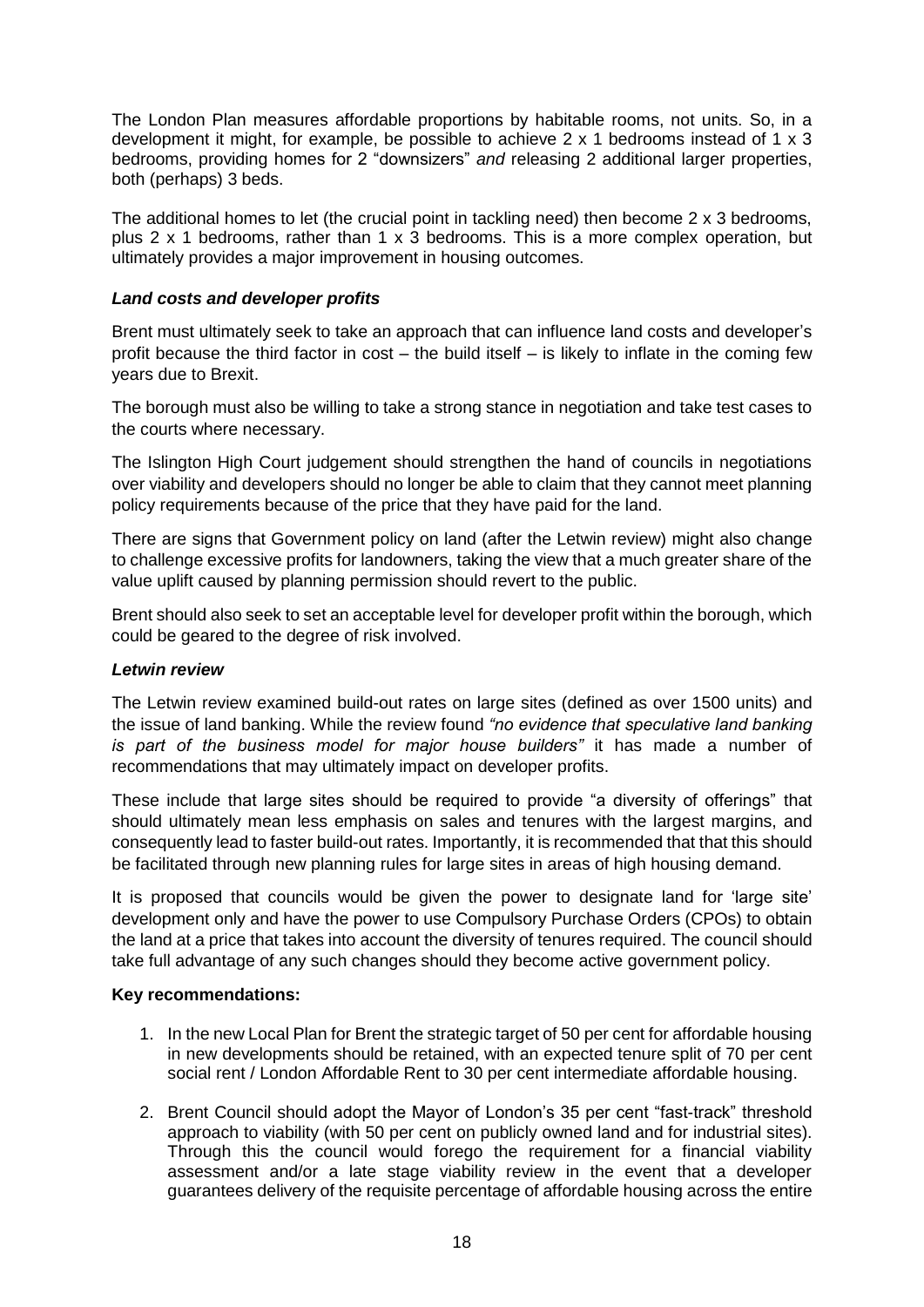development (with the 70 per cent social rent / London Affordable Rent to 30 per cent intermediate tenure split applicable). The policy should be subject to review.

- 3. To help meet the need for larger affordable homes in the borough, Brent should continue to require a minimum of 25 per cent of new affordable rented homes to be three bedrooms or larger, accommodating at least a household of six (2 people per bedroom). However, this approach must be combined with a clear and effective underoccupation strategy, enabling and incentivising down-sizing in order to release more existing larger homes for re-let.
- 4. The council should continue to use the "Existing Use Value Plus" (EUV+) method for determining benchmark land values. Any other uplift in value should be captured for the public.

# <span id="page-20-0"></span>7.2 Corporate approach to affordable housing delivery

As the external environment changes (new London Plan, new funding regime, tougher decisions by the mayor, reduction in influence of viability in the new NPPF) Brent must be geared up to make the most of the opportunities and to consolidate recent moves to take a stronger approach.

Maximising delivery of genuinely affordable housing that meets the particular needs of Brent residents must be a corporate priority. Officers working to this end must feel confident that they have the full backing from the most senior levels of the organisation.

There is no silver bullet; the approach requires continuous improvement across all sectors and functions to get better outcomes: a "one council" approach. All relevant council departments must work closely together and display the collective courage required to make important and at times perhaps even unpopular decisions.

There is evidence of a wide range of housing need, affecting people on middle as well as low incomes, however, the overwhelming housing priority, in terms of meeting the needs of our residents, is for homes at social rents (or the Mayor of London new 'London Affordable Rent' which is based on, but not as low as social rents).

Council-generated resources for housing (HRA headroom, RTB receipts, high value sales, General Fund resources, mayor's funding) must be maximised and directed towards the supply of genuinely affordable homes, including the £65 million GLA grant funding recently confirmed. And the council should make a clear assessment of the share of London-wide resources coming to Brent via the mayor's programmes, which are determined by provider and not by borough.

Brent must review its housing strategy and consider the implications for future delivery of affordable housing in the light of the removal of the borrowing cap. The lifting of the cap is welcome but will not automatically lead to more council homes at traditional council rents. Either cheap land or subsidy is needed to do that. But how will this affect Brent's strategy for new council homes? This must be considered through an urgent review of the proposed new housing strategy.

We must continue to develop a successful I4B programme and utilise and examine the possibility of other council-owned company programmes, considering and developing alternative 'invest to save' models – any option that can help reduce the need for temporary accommodation benefits council finances greatly.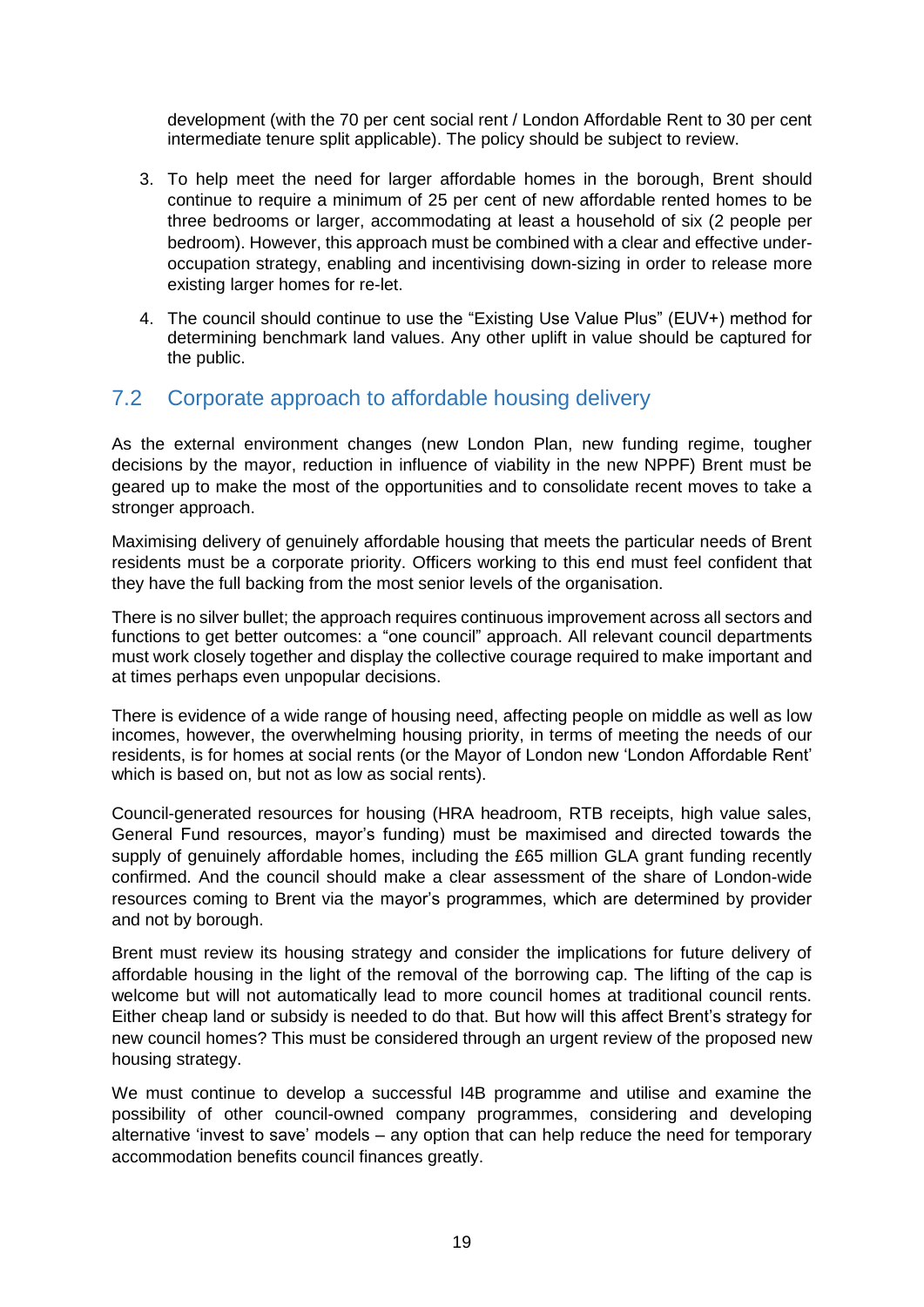Due to the very ambitious overall housing targets the council faces, i.e. 3000 homes per year over the next ten years, there will undoubtedly be pressure to deliver any type of home to meet the targets, and developers will be aware of this. Developers naturally prefer to deliver 'affordable' housing at the higher end of the range (e.g. shared ownership and market based rents), as they are generally more profitable. The council's clear policy should be the reverse, given the evidence of acute need for genuinely affordable rented housing.

The apparent cost of having higher 'affordability' requirements in private developments is accepted by many to lead to reductions in land values as developers will be more reluctant to overpay for land. This is of course an imperfect mechanism for achieving this, but it is a very good policy objective and should be central to Brent's approach. A consistent approach to affordability requirements across London will be important in controlling land costs and making housing more affordable in the long term.

The absolute benefits of successful development to the council should mean a flexible approach to the recruitment of staff (also including I4B and FW) and if necessary a flexible payment structure. However, partnering with or commissioning a Registered Provider is probably the most practical option for future council developments.

Brent should ensure it sets a clear vision for and maximises the potential for its wholly-owned housing companies "Invest4Brent" (I4B) and "First Wave Housing" to help reduce the cost of Temporary Accommodation, and it must consider the potential for I4B to extend its business model from purchasing to developing. However, careful consideration should be given to whether this is the best model. It might be best for I4B to focus on expanding its specialist provision of alternatives to TA (a clear council-wide priority) whilst using First Wave Housing as a developer (FW is a registered provider) or even setting up a new company. Each organisation should have a clear and dedicated focus, but all should adopt the I4B working method of keeping close to the council.

With regard to the Community Infrastructure Levy, it is reasonable to expect that most CIL funds will be used to unblock future housing development, through infrastructure spending.

There should also be a clear policy on the use of overage arrangements on council disposals and s106 agreement planning viability reviews – i.e. where the council receives a share of future profits if a development outperforms over time, or deferred commuted sums should a development viably support such when delivered post planning determination.

Whilst the Local Plan is developed, initiatives such as a corporate land assembly approach (Corporate Master Planning) should be encouraged so that the authority is in the driving seat in future planning of all available sites in the Borough. This will enable the Council to set realistic plans over a 5 to 10 year period. It will also enable the Council to challenge both the mayor and the Government on what is a realistic target in terms of delivery of new units in the borough.

### *Approach to setting of affordable rents*

Brent should not adopt an approach to "affordable rent" in their future housing strategy whereby a large proportion of rents are set as a percentage of market rents rather than an approach based predominantly on social rents, and providers building in Brent should not be encouraged to either. Such an approach should definitely not replace the council's commitment to 'social rent'.

Rents set at, for instance, 65 per cent of market rent, would be higher than the mayor's 'London Affordable Rent (LAR) (which is the closest current option to social rent). The mayor's proposal has already been criticised for being higher than social rent and will be likely to diverge more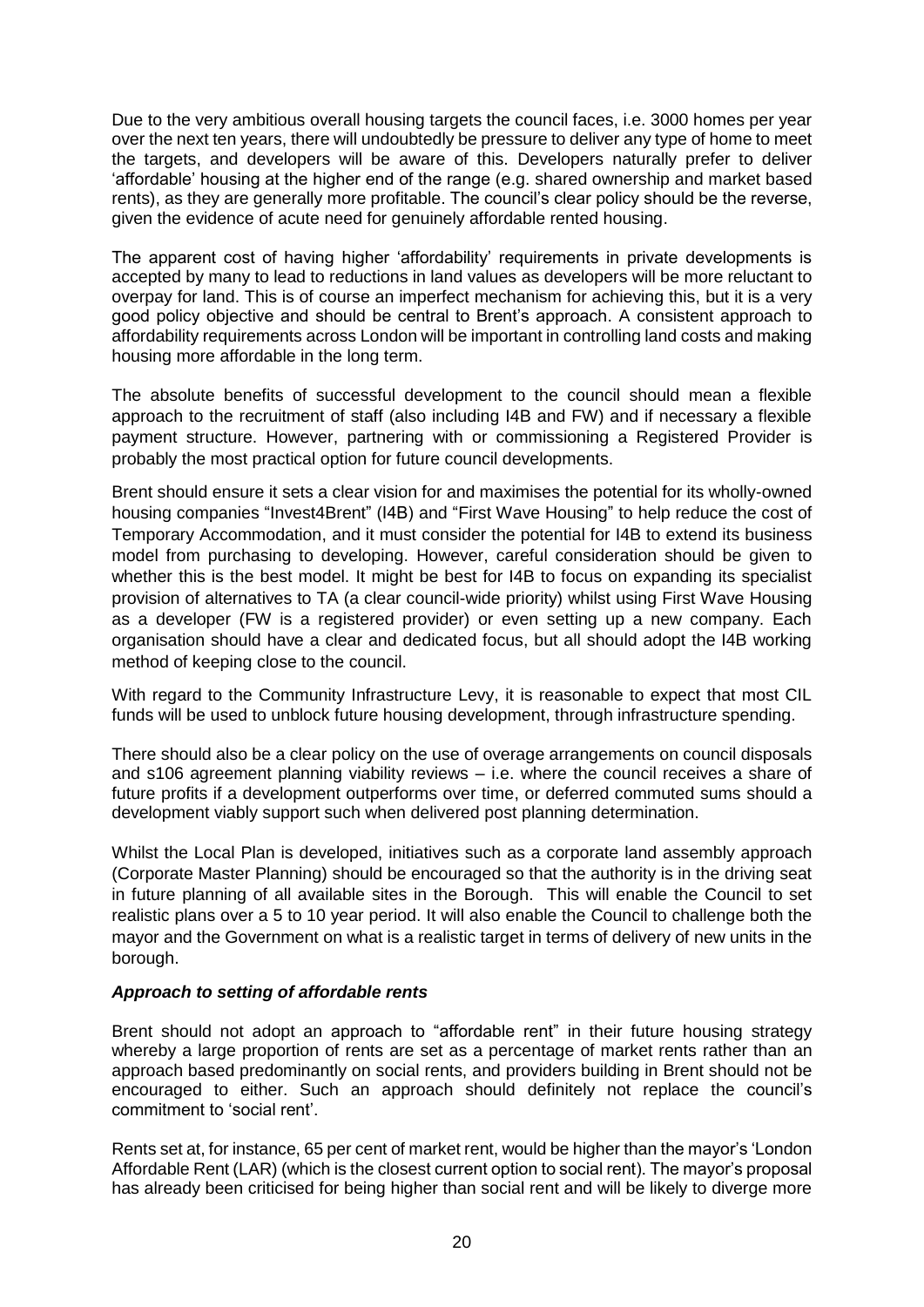from social rent over time, but has been accepted as being the best that can be achieved with this government in charge of funding (we must remind ourselves again that the landscape here could change given the proposed lifting of the HRA borrowing cap).

Brent should not go even higher than LAR, the logic of doing so would be questionable in the light of what we know about need and affordability in the borough, and the council should not risk being in a contradictory position of arguing a clear case for social rents, yet adopting a higher rent policy.

In the absence of clear evidence the task group remains unconvinced that a market rent based approach would actually lead to additional delivery and feels that acceptable levels of "affordable rent" probably cannot be justified in Brent in large numbers if set that way. Moreover, as the argument is one of affordability, affordable rents must be set in relation to incomes in the borough and the cost of provision, not by a dysfunctional and volatile market.

Brent's future housing strategy should be explicit about the need for social rent. It is not acceptable for the viability process to lead to a lack of social rented accommodation, but significant proportions of "affordable rent" and intermediate products such as shared ownership, when we know these simply are not genuinely affordable options for residents of the borough in housing need.

The Cambridge University Study concluded that a significant proportion of Brent residents already struggled to afford social rents. While this presents clear difficulties it also demonstrates beyond any doubt that rent setting based on market prices simply cannot be the answer to meeting the true need in the borough.

### *Sale of council homes*

If the council is to consider sales of high value council homes as part of an asset management strategy it needs to be extremely careful about how any such approach is to be adopted.

Clear and strict rules must be in place about how many homes are sold and on what terms. Brent should also be seeking to monitor and influence what housing associations in the borough do in this regard, and how they use the proceeds from such sales.

The task group is not in principle opposed to 'asset management' strategy sales, but this is where HAs started, with modest plans to sell very high value and hard to let property, only to gradually become so development-driven that large numbers of social rent homes ended up in auction (including many in Brent) to fund development, which then did not in turn produce social rent homes to replace those that were sold and might not even have been in the borough.

Any such policy must be very carefully monitored and any 'asset management' sales should meet a clear test of benefit and the money should be used for replacement social rented homes not for higher rent or intermediate products.

### *Shared ownership*

There is of course a good case for 'intermediate' schemes which help people on better incomes, as housing built should be for all and not only those with the most critical needs. A diverse range of housing products are therefore required in the borough. However, intermediate products must not be the council's headline policy nor the main programme as clearly they do not meet the most acute housing need in the borough.

The council must carefully consider who shared ownership and 'intermediate rent' products are actually for in Brent and what more can be done to make these a realistic option for Brent residents. Policy on this must clearly define priority beneficial groups, in particular key workers.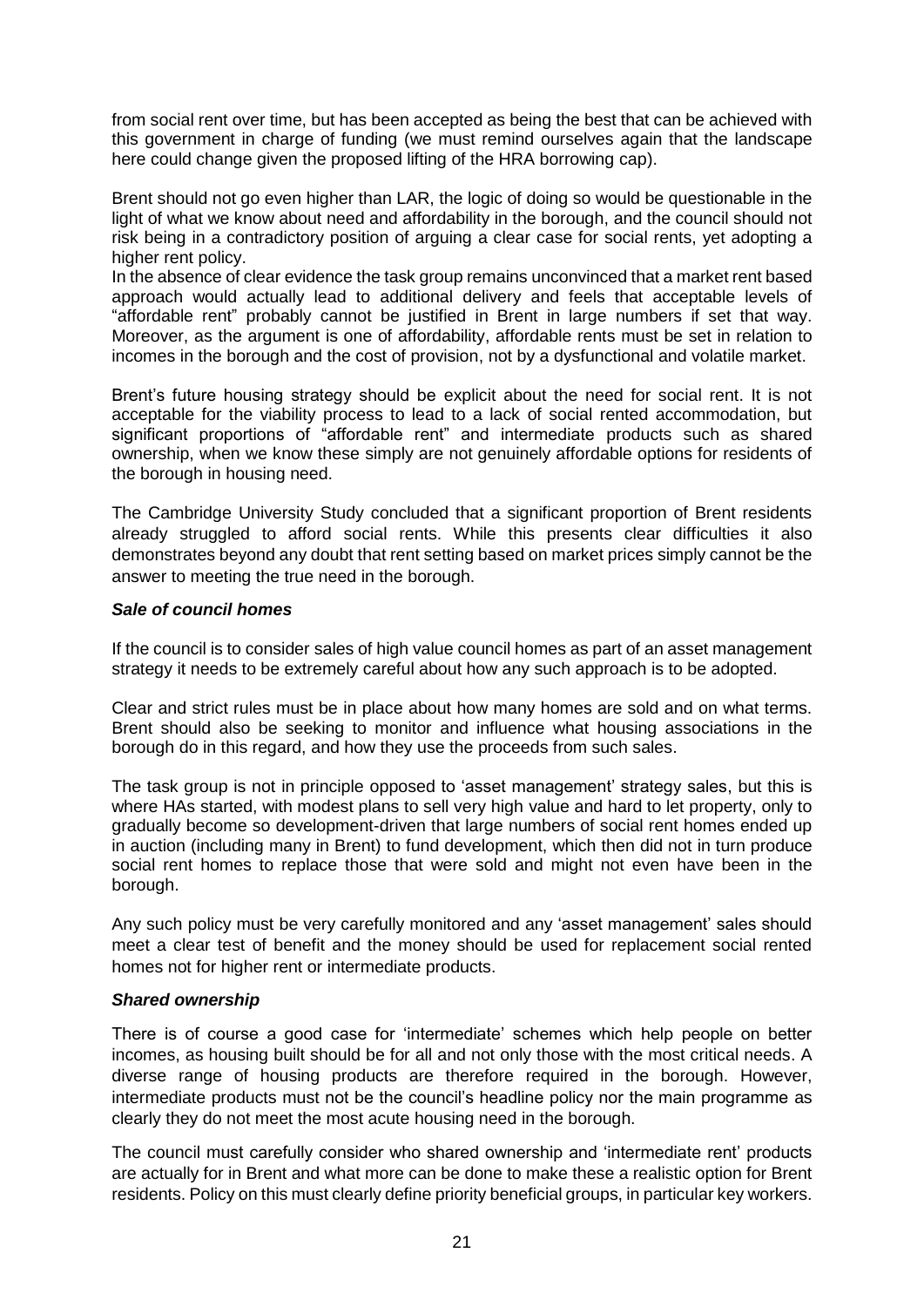To access shared ownership in London, annual household income must generally be less than £90,000 and they must be able to easily access at least £4,000 to cover the costs of buying a home. In most cases savings or access to a minimum 5-10 per cent of the equity share being bought, as a deposit.

50 per cent of "affordable" housing delivered in Brent in 16/17 was shared ownership. But household income of approximately £60k per annum is generally required to access it here and there is clearly a shortage of households in the borough for whom it is attainable.

The task group heard anecdotally of a development in Wembley, where even after the income threshold had been reduced considerably to £45k, there was still a lack of Brent residents able to take up the offer.

The task group therefore finds that Brent must adopt a clear policy on access to shared ownership in the borough. The aim should be to make the product accessible to people on incomes that are as low as possible and policy must be designed to enable keyworkers to take advantage of it, bearing in mind that it needs to be sustainable for the household. HAs may have waiting lists, but the borough should ensure access policies are fair and reasonable and should set other eligibility criteria if it wishes. It is also important to make sure that there is an effective second hand market in the borough.

### *Build To Rent (BTR)*

There is growing interest in "Build to Rent" schemes as major investors move into London. The Task Group would like to see a similar approach to achieving affordable homes applied to these as to any other schemes, where the council should be looking for 35% affordable and full access to nominations, even if the developer intends to manage the homes itself. Market rent homes within the scheme should be offered on longer tenancies with high quality management guaranteed.

The Task Group acknowledge that under current National and London planning policy, the economic assessment of BTR schemes for planning is different than developer led ones. The NPPF 2018 says BTR should provide 'Affordable Private Rent'; The London Plan calls this 'Discount Market Rent' (of which 30% should be London Living Rent, with 70% at intermediate, as opposed to a standard disposal to an RP).

However, we stress that the council must give serious consideration to whether BTR schemes will provide any genuinely affordable housing, or just some at London Living Rent, and whether it may generally be better, in terms of meeting local housing need, to wait for an ordinary mixed development to be viable for a particular site.

With this in mind the council should consider whether it may need to go beyond London Plan requirements by requiring some social rent in BTR schemes.

### *Partnerships*

Better joint working with housing associations is critical. A major new programme of council house building for social rent would undoubtedly be a good thing if financially viable. However, the important thing is not to engage in an ideological debate, but to focus on obtaining the right housing outcomes.

If working with housing associations produces more homes for social rent than the council going it alone, we should welcome it. The model of council land, plus council HRA funds, plus grant through Register Providers may be the most effective means of delivery. However, if such partnerships only, or predominately produced more shared ownership or higher rent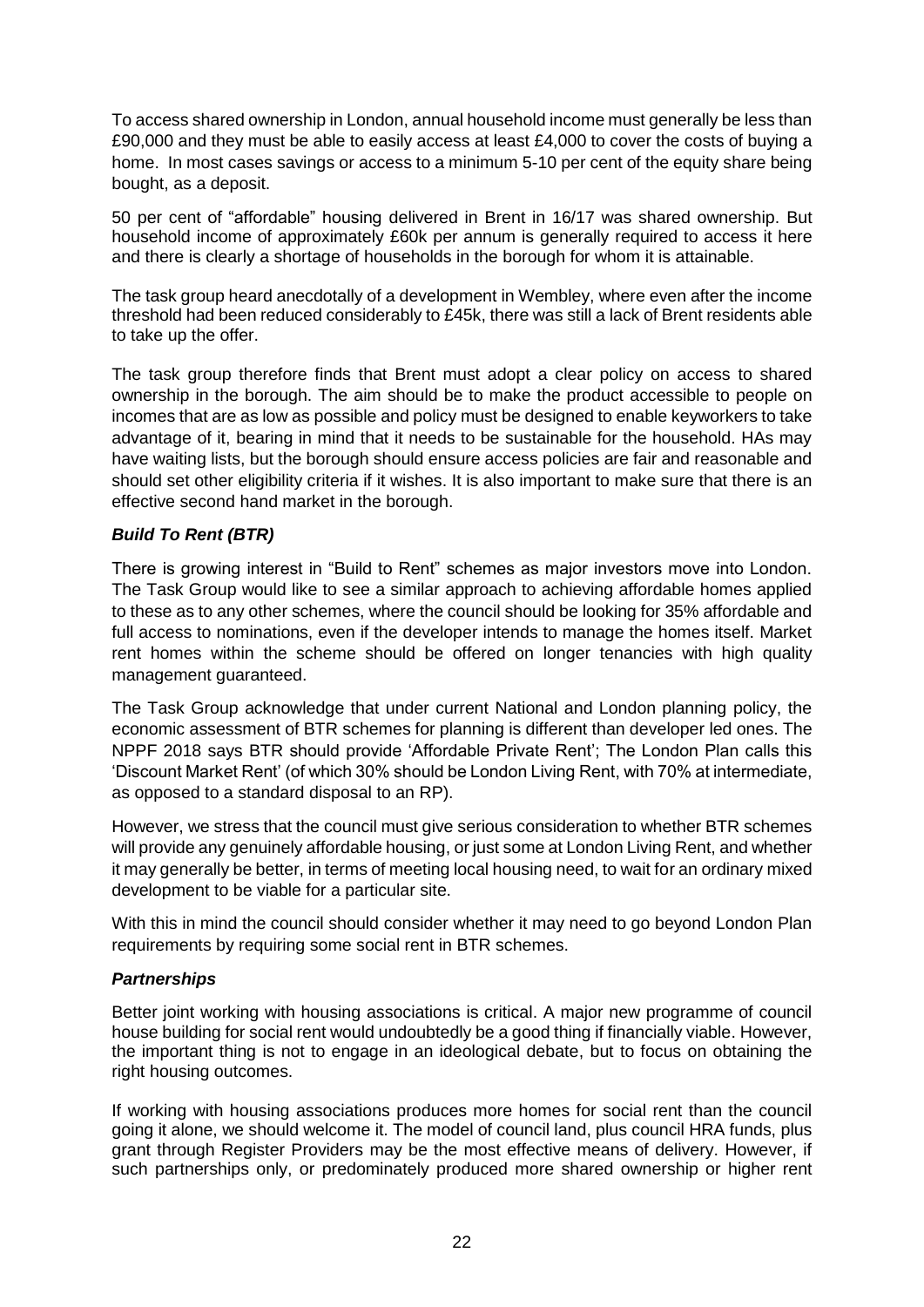products the task group would be opposed to it. Commuted sums from other schemes should also help these developments.

Brent must also seek to gain more influence over Housing Associations (HAs). There is a need for more comprehensive info about what they're doing, especially on sales, 'conversions' to affordable rent, and the tenure and rents of new developments. We need to know their investment levels in Brent or whether they are spending their money elsewhere.

It is worth remembering that housing associations generate considerable 'internal' resources by making surpluses on all their activities, which are then available for reinvestment. Surpluses amount to hundreds of millions of pounds in London and may be derived from previous schemes within Brent or from the management of homes in Brent.

The council needs to be aware of the position with local HAs and discuss with them how they intend to apply their surpluses. They may, for example, be able to choose between subsidising new-build schemes elsewhere or investing within Brent to keep rents down to social rent levels. It is reasonable for the council to seek to influence these investment decisions to assist Brent to the greatest extent possible.

The task group also heard during its investigations that HAs sometimes compete with each other in land purchase, which inevitably tends to up the price. This produces an unacceptable outcome and the council may feel it can do more to influence the process through better dialogue with local housing associations.

There are several potential models for Brent working with HAs. Land could be sold to them for them to build out in line with our strategy. There could be partnerships where the council and HA share a development. The council might contribute funds (CIL for supporting infrastructure and other funds) to enable a HA scheme to proceed. Or there could just be a commissioning arrangement where the council employs a HA on contract to do all the necessary work (design and construction) on a council development which is then managed by the council.

Any and all of these options should be considered appropriate in different circumstances – with what produces the most social rented and other genuinely affordable housing being the guiding principle.

### **Key recommendations:**

- 5. Future council policy with regard to the setting of rents for affordable housing should continue to be based on the traditional social rented model (like the mayor's London Affordable Rent model) and should not be linked to volatile and irrational market rents rather than incomes.
- 6. Brent Council should create a cross-departmental Board of officers, reporting directly into the Corporate Management Team (CMT), to ensure a 'one council', joined-up, sustainable approach to the delivery of Affordable Housing. The board should have high level responsibility for programme management and monitoring of an Affordable Housing Action Plan and associated suite of Key Performance Indicators. The Board should include senior officers from Brent's Planning, Housing, Regeneration, Property, Finance and Legal teams.
- 7. Brent should consider adopting a land assembly, master planner approach, working with key partners and designating Land Assembly Zones in its Local Plan. Where attempts to encourage and incentivise voluntary land assembly do not succeed, Brent should commit to extend its use of compulsory purchase powers in these zones, where the law allows.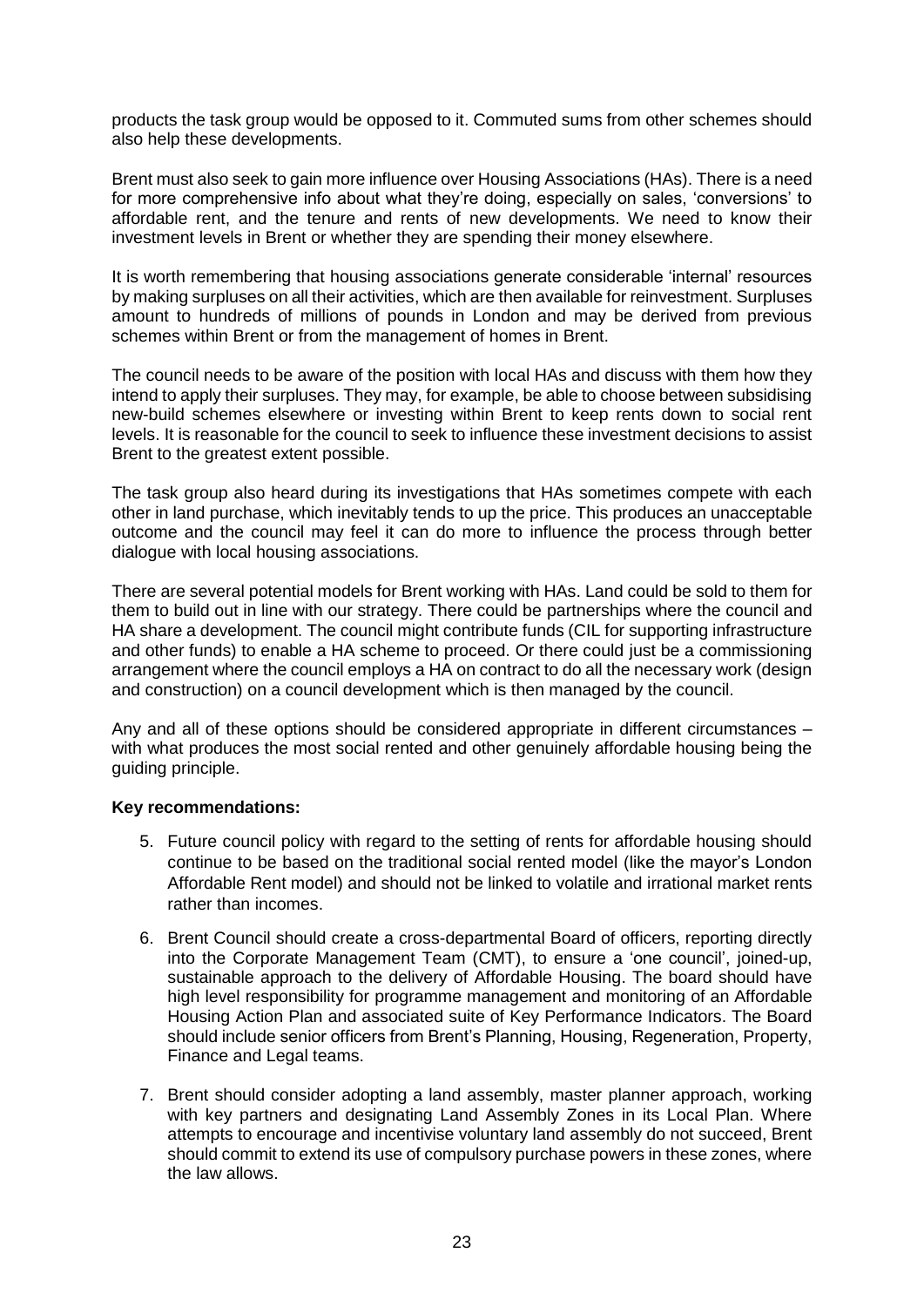- 8. Brent Council should maximise resources available through the mayor's fund, RTB receipts and borrowing to support direct delivery within its own capital development programme with a primary focus on rented homes at social rent levels and on larger homes (3 bedrooms or larger).
- 9. Brent must adopt a clear policy on access to shared ownership in the borough, making the product accessible to people on incomes that are as low as possible and ensuring the policy is designed to enable keyworkers to take advantage of it.
- 10. All new homes in Brent should be marketed locally first, as per the Mayor of London's planned "first dibs" policy. Brent should investigate how such a requirement could be implemented.
- 11. Brent Council should explore all the options highlighted in this report for innovative partnering arrangements and delivery models with Registered Providers.

### <span id="page-25-0"></span>7.3 Estate regeneration

It must be recognised that there is a shortage of land available in Brent, greatly restricting opportunities for redevelopment. We therefore cannot fail to maximise outputs from opportunities where precious land is available and has potential for development, including those that arise through in-fill and intensification on our estates.

There has been a change in mind-set, away from the stock transfers of past regeneration schemes, and this direction of travel should be maintained and the good work done thus far consolidated.

Estate Regeneration is, of course, not solely about increasing the number of affordable housing units, but about creating balanced and sustainable communities. However, council estates in Brent arguably already are mixed communities, so this alone is not a justification for building private homes.

The requirement for private homes is a) to help meet the London plan targets set for Brent and, most importantly, b) increasing density to get extra value - to help pay for refurbishment of and supply of more council and lower rent homes in the area. Schemes should be kept flexible so that the tenure split can be improved if additional funding (e.g. from the mayor) becomes available.

The Task Group is therefore not opposed in principle to private sales during redevelopment of estates. Just as there is a desire for private development to provide affordable housing, we recognise that council developments may need to do private sales in order to generate revenues to recycle into further genuinely affordable housing and estate improvements.

The Task Group is aware that estate regeneration schemes prior to Barham Park sometimes led to the loss of social rented homes, even if there was an increase in total homes. This damages the council's ability to meet need in the long term.

All proposals for estate regeneration should therefore include a forecast, taking into account the likely programme of decanting and demolition, and of the likely impact of the scheme on the forward lettings plan.

The mayor is now requiring no loss of social rent overall in funded schemes plus tenant ballots. This policy change is supported by Brent and will be implemented in the St Raphael's Estate Regeneration.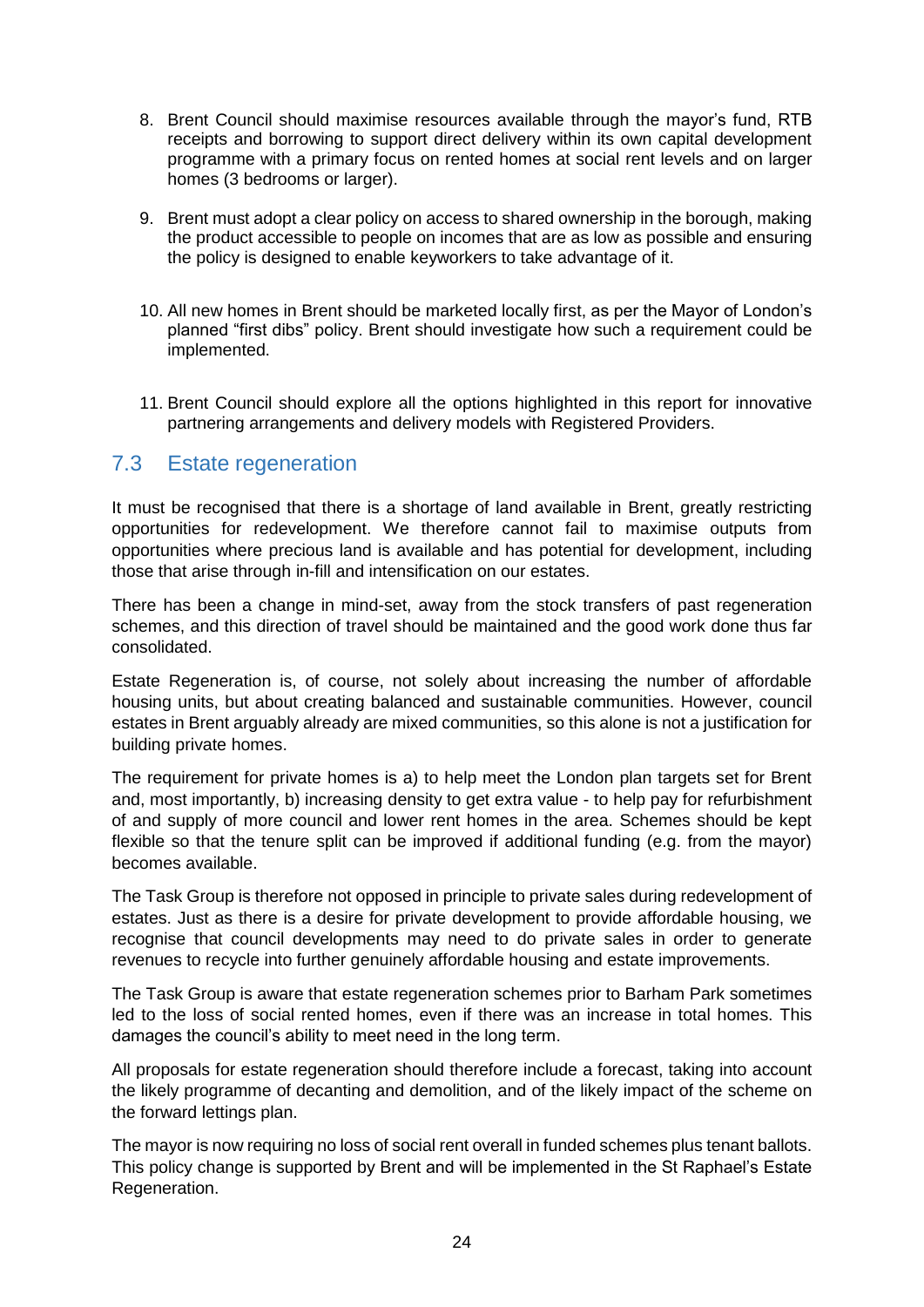It is paramount that the South Kilburn approach to regeneration and intensification is considered a model of best practice and used elsewhere in the borough wherever feasible.

#### **Key recommendation:**

12. Future estate regeneration projects in Brent should use the South Kilburn Regeneration Programme as a model of good practice and make a clear commitment to ensuring there is no loss (in quantum terms) of social rented affordable housing and to resident ballots.

### <span id="page-26-0"></span>7.4 Land owned by public authorities

Brent must adopt a strong corporate approach to the identification of other land within its boundaries which could be brought forward for housing development. This could include the purchase of land to create developable sites, by agreement or by using its compulsory purchase powers.

The council also needs to improve the output of affordable homes on public land, getting more from land owned by other public agencies (NHS, TFL, Network Rail, Metropolitan Police, The Fire Service, Crown Estate etc.) but also by improving the supply of sites in council ownership – which will produce the highest proportion of affordable homes.

We consider that the Council should take the lead in any complex partnership arrangement to maximise the delivery of housing units in the borough. The model suggested by the Naylor review (One Public Estate) is worth developing across the borough – in particular working with TFL and Network Rail.

We do recognise the tension between maximising affordable housing and public agencies maximising income from sale. However, there is a need to maximise the benefit to the whole public sector and not just a single agency. A high degree of affordable/social rent housing must be achieved on public sector sites to enable the council to deliver its overall policy.

### **Key recommendation:**

13. Brent should actively promote partnership working on publicly owned land with other public bodies, as promoted by the Naylor Review (One Public Estate), e.g. Network Rail/TfL sites such as potential over station and over rail land developments, as part of the Local Plan.

### <span id="page-26-1"></span>7.5 Industrial/employment sites

Much of the future housing supply in London will come from existing 'brownfield' sites in zones 3 and beyond. Even in places where mixed-use projects are happening there is often a lack of diversity of suitable and flexible workspace, but if carefully designed and with suitable access, a wide range of activities can take place in similar spaces.

It is an extremely important task for the council to ensure that as demand for retail and commercial space continues to change, we adopt a proactive approach to identifying opportunities where surplus commercial space, under-used retail sites and car parks may provide potential for housing development, with a focus on mixed use development.

Whatever the ownership, identifying and uncovering potential sites and bringing them to development should be a clear aim of the council.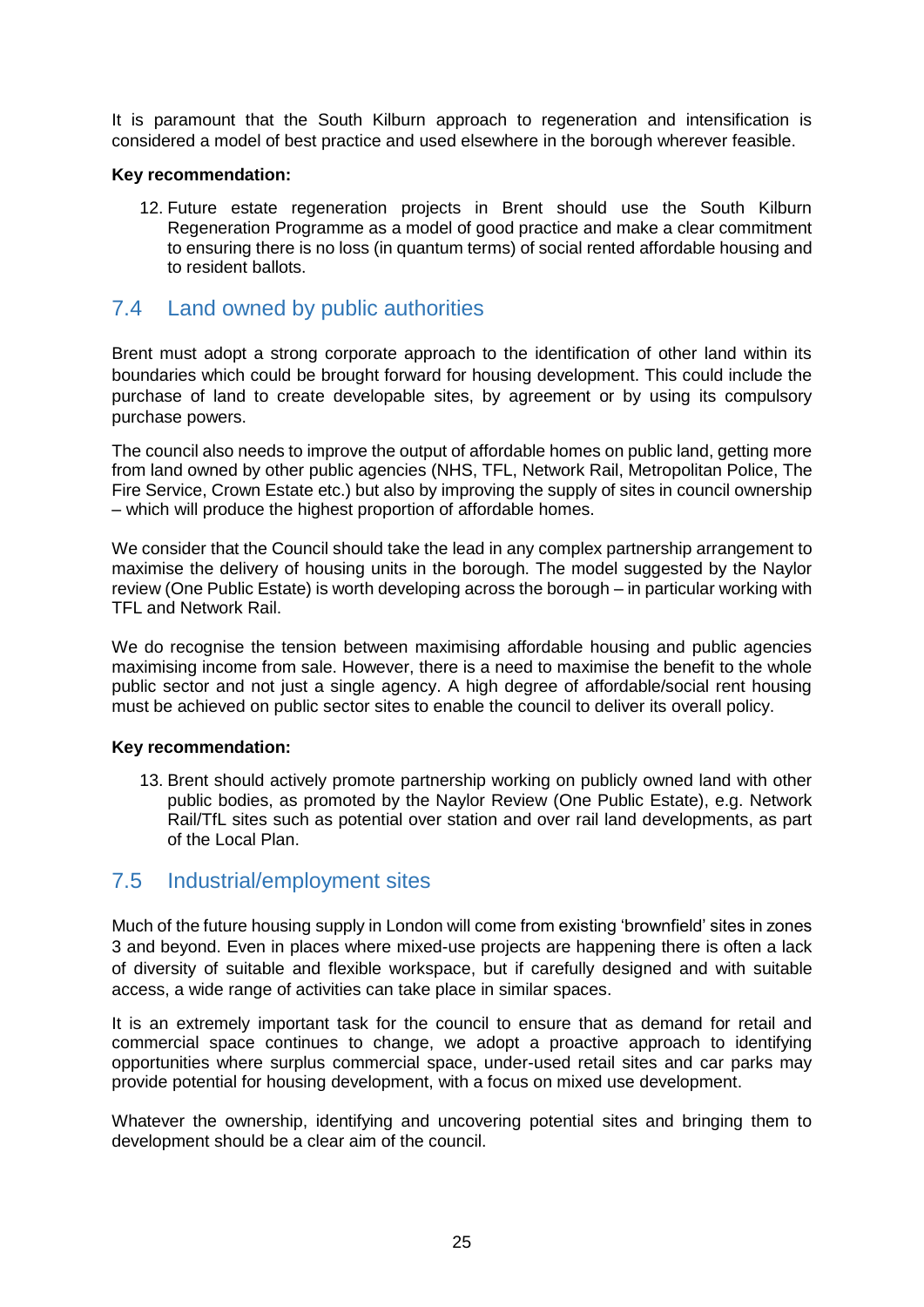As part of the revision of the Local Plan, there is the opportunity to identify relevant strategic industrial land sites and smaller commercial land sites which can be developed or used for mixed use - so that we can develop a coherent strategy over the lifetime of the next Local Plan and beyond.

Brent's planning framework must incentivise the delivery of innovative, mixed-use, productive employment and residential schemes.

#### **Key recommendation:**

14. Brent must adopt a proactive approach to identifying opportunities where surplus commercial space, underused retail sites and car parks may have significant potential for housing development, both strategic industrial land sites and smaller commercial land sites, and in particular where sites have potential for mixed-use developments.

### <span id="page-27-0"></span>7.6 Small sites

The new London Plan places great emphasis on the need for increased delivery of homes from small sites, around one third of the total target for new homes from boroughs is to come from such sites. As identified earlier, this has implications for the delivery of affordable housing. We must also give careful consideration to how best to ensure that small sites do make some contribution to increasing the supply of affordable housing.

Brent must ensure that there is a requirement in the development of small sites (defined in the London Plan as less than 25 units) over the 10 units threshold that they should meet fully the council's requirements for affordable housing through a section 106 agreement to provide affordable housing onsite.

Small sites under 10 units should also be expected to make a financial contribution via an offsite tariff; a contribution to the council's affordable housing fund to assist with the provision of affordable housing elsewhere. The Council should consider charging a commuted sum based on a consistent formula for such sites. A clear policy on this will ensure consistency.

The council must also consider whether to provide the flexibility for payments to be collected prior to the occupation of development, rather than prior to commencement of development as recommended in the London Plan.

### **Key recommendations:**

- 15. The council and its agents should proactively explore partnerships with developers and RPs on small sites to maximise the amount of affordable housing across the borough. Brent should identify potential opportunities and funding mechanisms for increasing development of small sites, including any further opportunities for infill development. It should be prepared to invest the necessary resources.
- 16. Developers of small sites with capacity for 10 or fewer units should be expected to pay a commuted sum, wherever possible, based on a consistent tariff, to Brent as a contribution to the fund for affordable housing to be built elsewhere in the borough. All affordable housing in small developments should be included in Brent's periodic performance stats.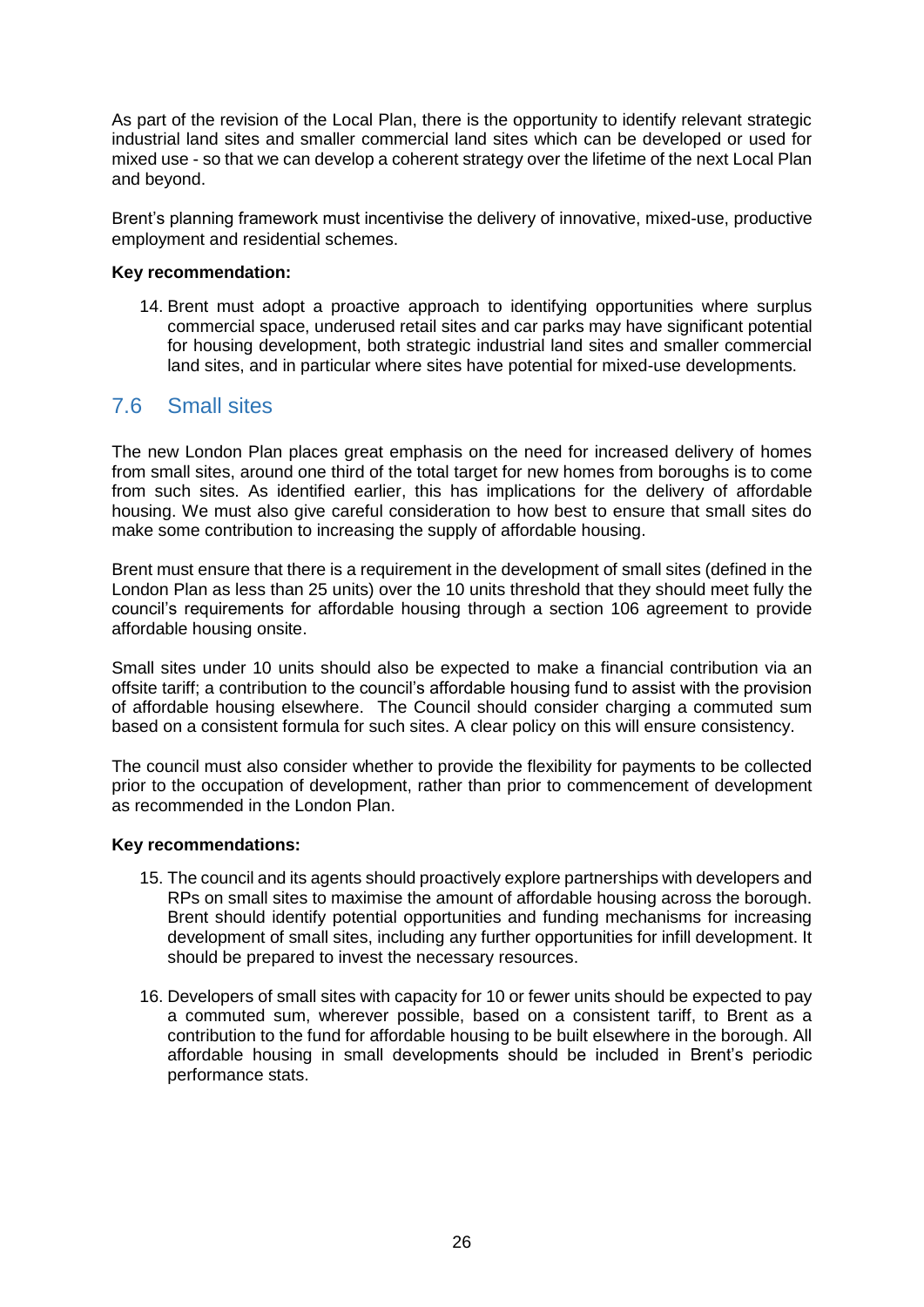# <span id="page-28-0"></span>7.7 Community led housing

The Council is pushing for more genuinely affordable housing that will meet the needs of its local people. There are also various alternative models available, which are not actively promoted in the borough.

The GLA have taken on board both the self-build and Community Land Trusts models, which meet the criteria of affordable housing and they have allocated some funding towards them. The model has the backing of communities across London as it promotes a lifetime affordable product.

A community land trust (CLT) is a non-profit corporation that develops and stewards affordable housing, community gardens, civic buildings, commercial spaces and other community assets on behalf of a community. "CLTs" balance the needs of individuals to access land and maintain security of tenure with a community's need to maintain affordability, economic diversity and local access to essential services. A number of other London councils have an interest in developing the CLT model with the National Community Land Trust. <http://www.communitylandtrusts.org.uk/>

There are now over 225 CLTs in England and Wales, half of which formed in the last two years. CLTs have developed 700 homes and will have developed a further 3000 new affordable homes by 2020.

However, with the right funding and support, that could be tripled. It is recommended that Brent Council explores setting up of a CLT model on its own land and also encourages developers to do the same, to provide another avenue for truly affordable housing provision in the borough.

### **Key recommendations:**

- 17. Brent should investigate and promote opportunities for community led housing projects, such as "Community Land Trusts" and "Self-Build" projects, which will protect homes and assets at affordable levels in line with local incomes for future generations.
- 18. Brent should explore setting up of a CLT model on publically owned land and encourage developers to do the same.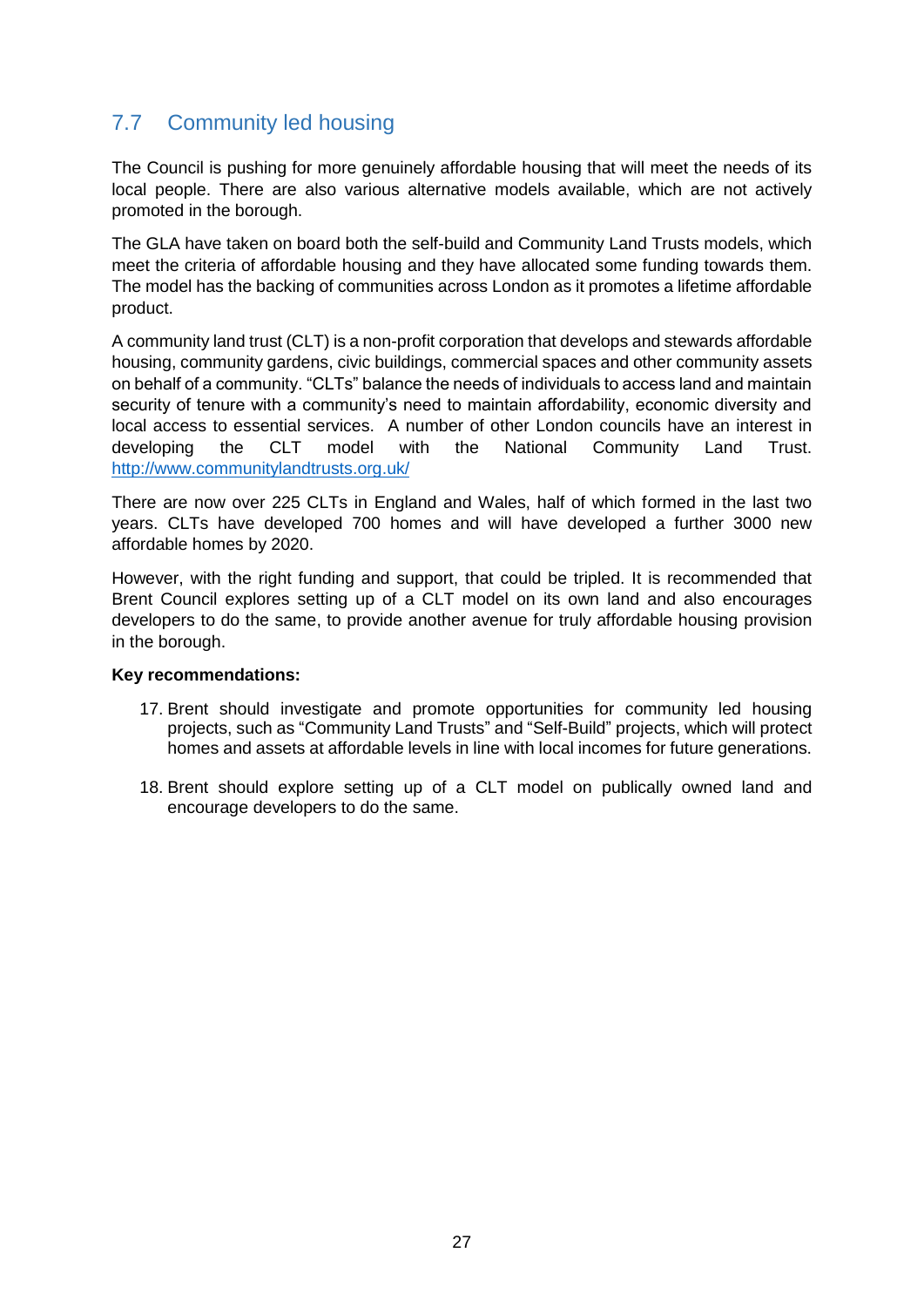### **APPENDIX 1 - TASK GROUP MEMBERSHIP**

| Chair                 | <b>Councillor Neil Nerva</b>                                                                                 |
|-----------------------|--------------------------------------------------------------------------------------------------------------|
| <b>Vice-Chair</b>     | Councillor Robert Johnson                                                                                    |
| <b>Members</b>        | <b>Councillor Janice Long</b><br><b>Councillor Orleen Hylton</b><br><b>Councillor Fleur Donnelly-Jackson</b> |
| <b>Brent Resident</b> | Mr Steve Hilditch – Brent resident and affordable housing expert                                             |

The Senior Policy and Scrutiny Officer who supported the work of the task group was Patrick Doherty.

### **APPENDIX 2 – PARTICIPANTS**

The views expressed in this report are those of the task group. However, during their investigations the group met with or consulted all of the following and the task group is extremely grateful to all the participants for their valuable input, insight and challenge.

|                      | Councillor Eleanor Southwood, Lead Member for Housing and<br><b>Welfare Reform</b>     |
|----------------------|----------------------------------------------------------------------------------------|
|                      | Councillor Shama Tatler, Lead Member for Regeneration,<br><b>Highways and Planning</b> |
|                      | Brent Strategic Director of Regeneration & Environment                                 |
|                      | <b>Brent Strategic Director of Community Wellbeing</b>                                 |
|                      | <b>Brent Director of Housing</b>                                                       |
| <b>Brent Council</b> | <b>Brent Head of Planning</b>                                                          |
|                      | <b>Brent Spatial Planning Manager</b>                                                  |
|                      | <b>Brent Head of Estates Regeneration</b>                                              |
|                      | <b>Brent Senior Regeneration Manager</b>                                               |
|                      | Brent Head of Supply and Partnerships                                                  |
|                      | Brent Planning Policy & Projects Manager                                               |
|                      | Tom Copley – GLA Assembly Member                                                       |
| <b>GLA</b>           | John Wacher - Strategic Planning Manager - Viability, GLA                              |
|                      |                                                                                        |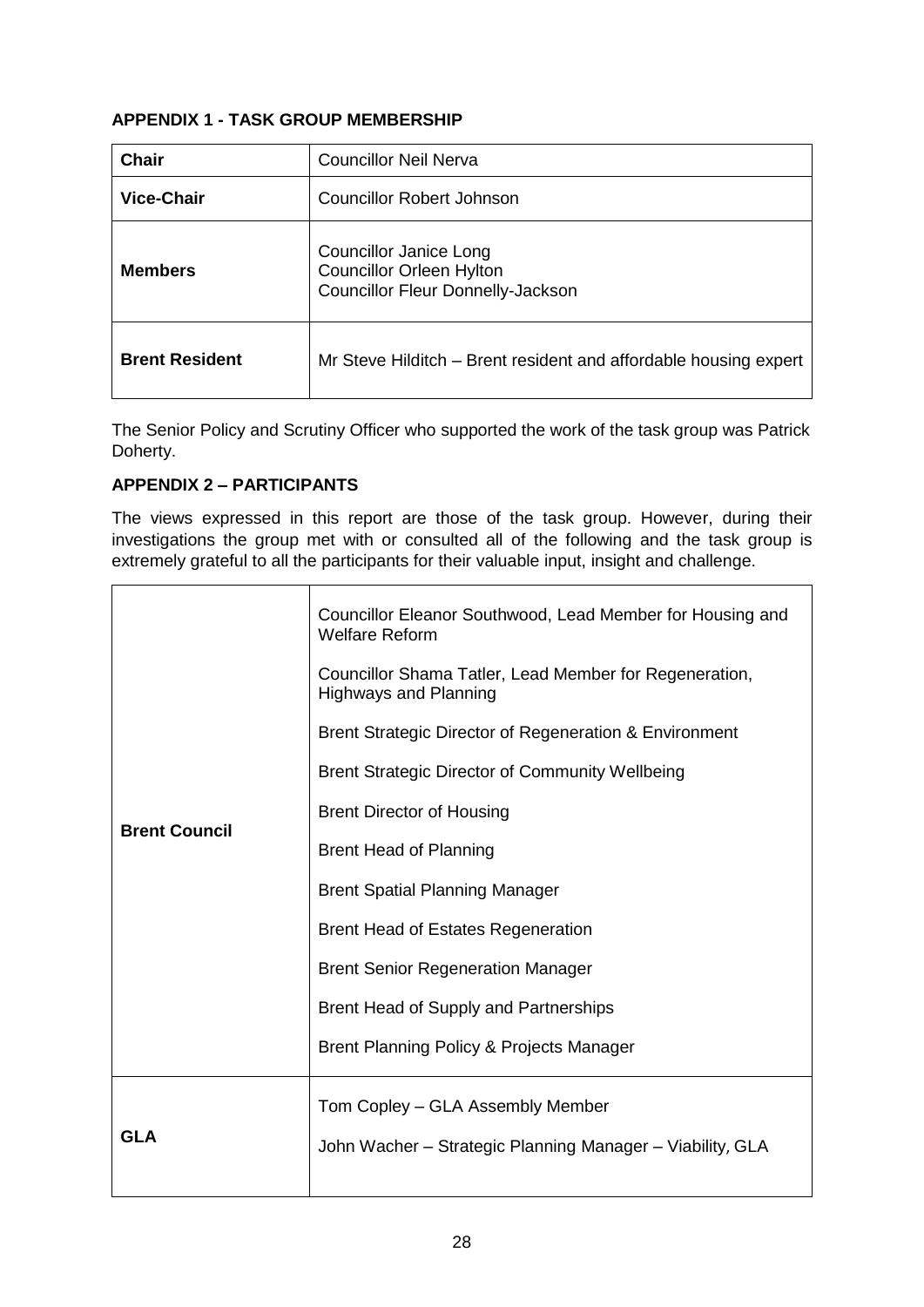|                                              | Nick Taylor – Head of North West, London Housing and Land<br>Directorate, GLA |
|----------------------------------------------|-------------------------------------------------------------------------------|
| <b>Invest4Brent (I4B)</b>                    | Martin Smith - Independent Chair                                              |
| <b>Campbell Tickell</b>                      | Maggie Rafalowicz, Director<br>Greg Campbell, Partner                         |
| <b>Network Housing</b>                       | Helen Evans - Chief Executive                                                 |
| <b>London Community</b><br><b>Land Trust</b> | Calum Green and Lianna Etkind                                                 |
| <b>Future Care Capital</b>                   | Annemarie Naylor MBE - Director of Policy & Strategy                          |

### **APPENDIX 3 - SCOPE AND OBJECTIVES OF THE TASK GROUP**

A Task Group was convened by Brent's Resources & Public Realm Scrutiny Committee towards the end of the last municipal year to examine Financial Viability Assessments (FVAs) and explore concerns regarding their impact on the delivery of affordable housing in the borough.

Progress of the committee was interrupted by purdah and the election cycle, but its initial work suggested that, firstly, the national and regional planning policy landscape was shifting, and secondly, it would be beneficial to investigate a wider range of issues impacting affordable housing delivery in the borough.

It was also considered that the Task Group was asking the wrong question, which should in fact have been how to get more affordable housing, rather than how/why FVAs were preventing it.

The Task Group was re-formed, with new membership, to continue the work with a broader remit.

This group's primary objectives were to examine and understand the forces impacting on the delivery of affordable housing in new developments in the borough and to consider the best options for consolidating and where possible, improving upon delivery in future.

The group was to take evidence from relevant expert witnesses and consult key guidance, policies and strategies, producing a detailed report and a set of policy recommendations for cabinet, taking account of the national, regional and local context.

Our work has run concurrently with the development of Brent's new Local Plan, so its recommendations are timely. The group's full terms of reference can be found as appendix 6 to this report.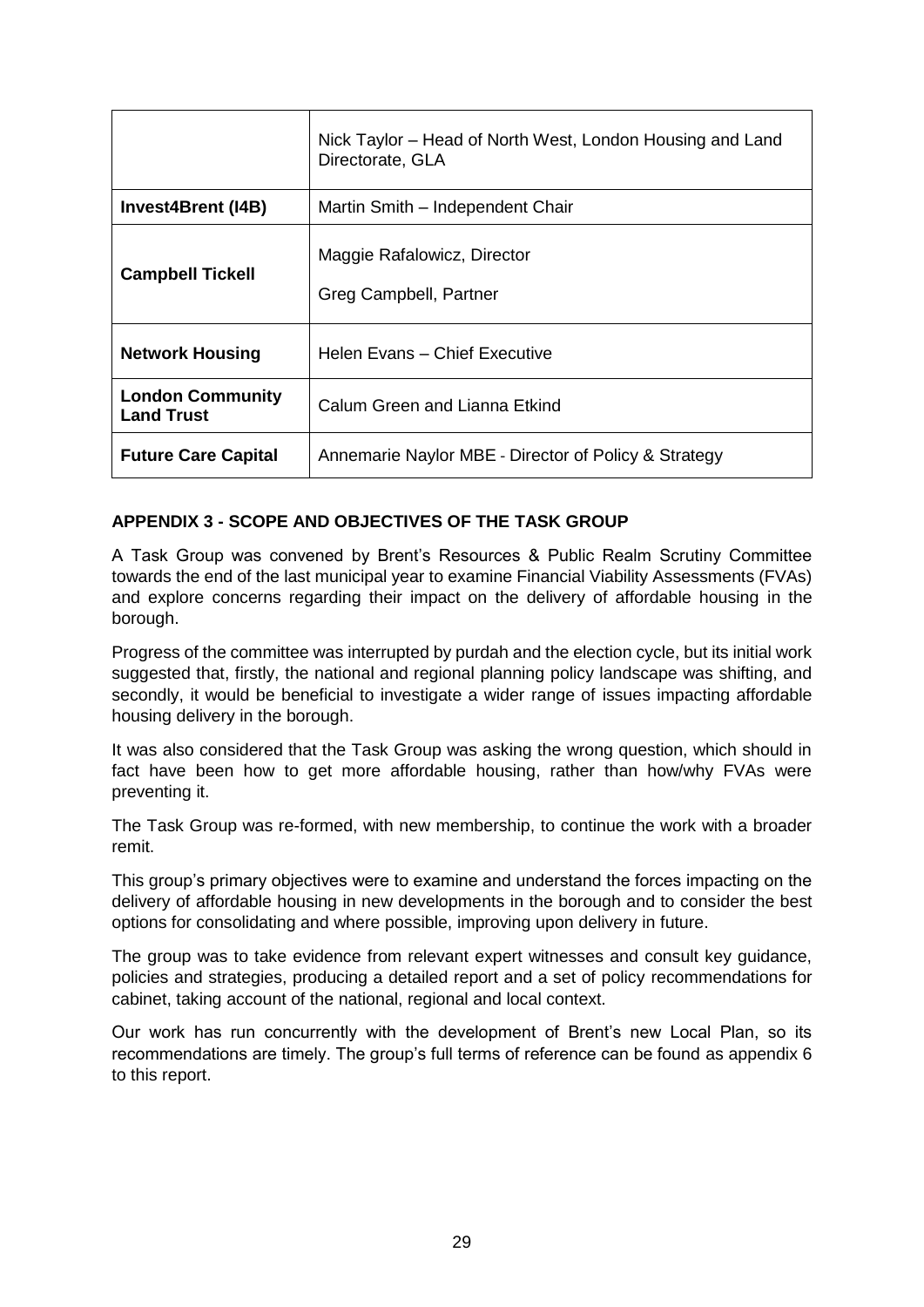### **APPENDIX 4 - TERMS OF REFERENCE**

- 1. To understand the policy context of subsidising housing and the barriers and solutions to affordable housing delivery
- 2. Examine forthcoming changes to regional and national planning policy and guidance
- 3. Analyse the supply of affordable homes (numbers and percentage) from new developments in Brent over the past 10 years
- 4. Review best practice from other London boroughs
- 5. Understand the full range of "affordable" and "intermediate" housing
- 6. Learn from case studies in Brent where planning targets for affordable housing have been met
- 7. Examine how land owned by public authorities can contribute to targets for affordable housing
- 8. Understand if Brent is maximising the affordable housing contributions from developers and whether better use could be made of late stage reviews and Section 106 payments
- 9. Investigate alternative models for delivery of genuinely affordable homes, such as Community Land Trusts
- 10. Understand what the council believes is genuinely affordable for communities in Brent
- 11. Gather evidence to feed into and influence the development of the new Local Plan and Housing Strategy

### **APPENDIX 5 – REFERENCES**

The task group referred to a number of reports in the course of its work. Key documents included:

| <b>Ministry of Housing, Communities and</b><br><b>Local Government</b> | National Planning Policy Framework, 2012<br>& 2018                                                         |
|------------------------------------------------------------------------|------------------------------------------------------------------------------------------------------------|
|                                                                        | Draft New London Plan - August 2018                                                                        |
| GLA                                                                    | Affordable Housing And Viability<br>Supplementary Planning Guidance -<br>August 2017                       |
|                                                                        | Homes For Londoners Affordable Homes<br>Programme 2016-21 Funding Guidance                                 |
|                                                                        | <b>Annual Planning Monitoring Reports</b>                                                                  |
| <b>Cambridge Centre for Housing and</b><br><b>Planning Research</b>    | Affordable Housing Products In Brent<br>and Their Affordability To Target Client<br>Groups - December 2017 |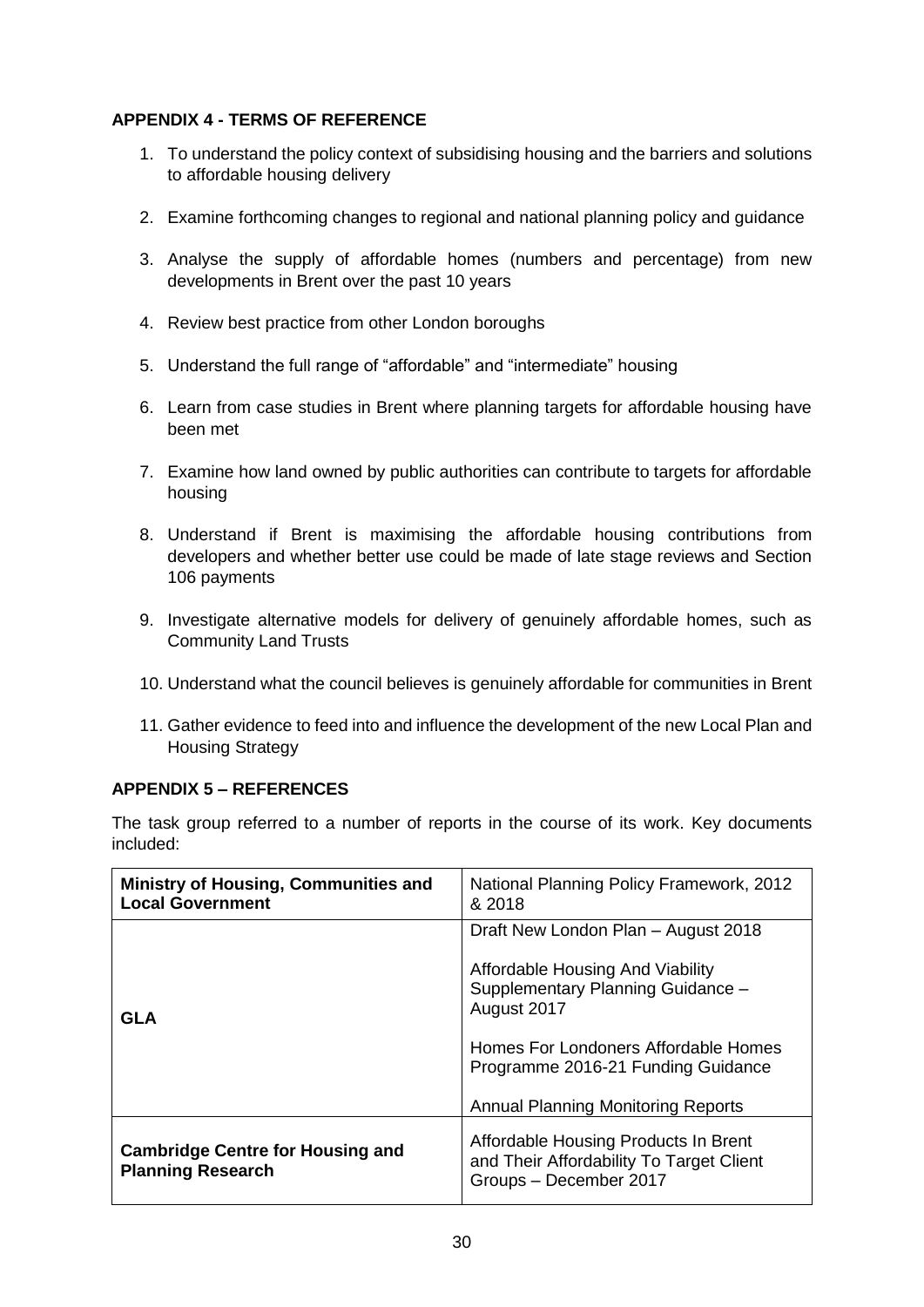|                                        | (July 2018) Borough Builders: Delivering<br><b>More Housing Across London</b>                                                                                       |
|----------------------------------------|---------------------------------------------------------------------------------------------------------------------------------------------------------------------|
| <b>Centre For London</b>               | (2017) Strength In Numbers - Funding and<br><b>Building More Affordable Housing in</b><br>London                                                                    |
| <b>Capital Economics</b>               | (2016) SHOUT - Building New Social Rent<br><b>Homes</b><br>(April 2014) Increasing Investment In<br><b>Affordable Housing</b>                                       |
|                                        |                                                                                                                                                                     |
| <b>House of Commons Library</b>        | (2016) Affordable Housing In London                                                                                                                                 |
| <b>Inside Housing</b>                  | <b>Multiple Articles</b>                                                                                                                                            |
|                                        | (2013) Changes To Affordable Housing In<br><b>London And Implications For Delivery</b>                                                                              |
| <b>Joseph Rowntree Foundation</b>      | (2015) Living Rents - A New Development<br><b>Framework For Affordable Housing</b>                                                                                  |
|                                        | (July 2015) Rethinking Planning Obligations<br>- Balancing Housing Numbers And<br>Affordability                                                                     |
| <b>Smith Institute</b>                 | (October 2017) Delivering The<br>Renaissance In Council-Built Homes: The<br><b>Rise Of Local Housing Companies</b>                                                  |
| <b>Centre for Housing Policy</b>       | (January 2015) The Coalition's Record On<br>Housing: Policy, Spending And Outcomes<br>2010-2015                                                                     |
| <b>Local Housing Delivery Group</b>    | (June 2012) Viability Testing Local Plans                                                                                                                           |
| <b>The Housing Finance Corporation</b> | (December 2016) Investing In Affordable<br>Housing - An Analysis Of The Affordable<br><b>Housing Sector</b>                                                         |
| <b>Frontier Economics</b>              | (September 2014) Assessing The Social<br>And Economic Impact Of Affordable<br><b>Housing Investment</b>                                                             |
| <b>University of Reading</b>           | (January 2017) Viability And The Planning<br>System: The Relationship Between<br><b>Economic Viability Testing, Land Values</b><br>And Affordable Housing In London |
| <b>Shelter</b>                         | (2017) Slipping Through The Loophole                                                                                                                                |